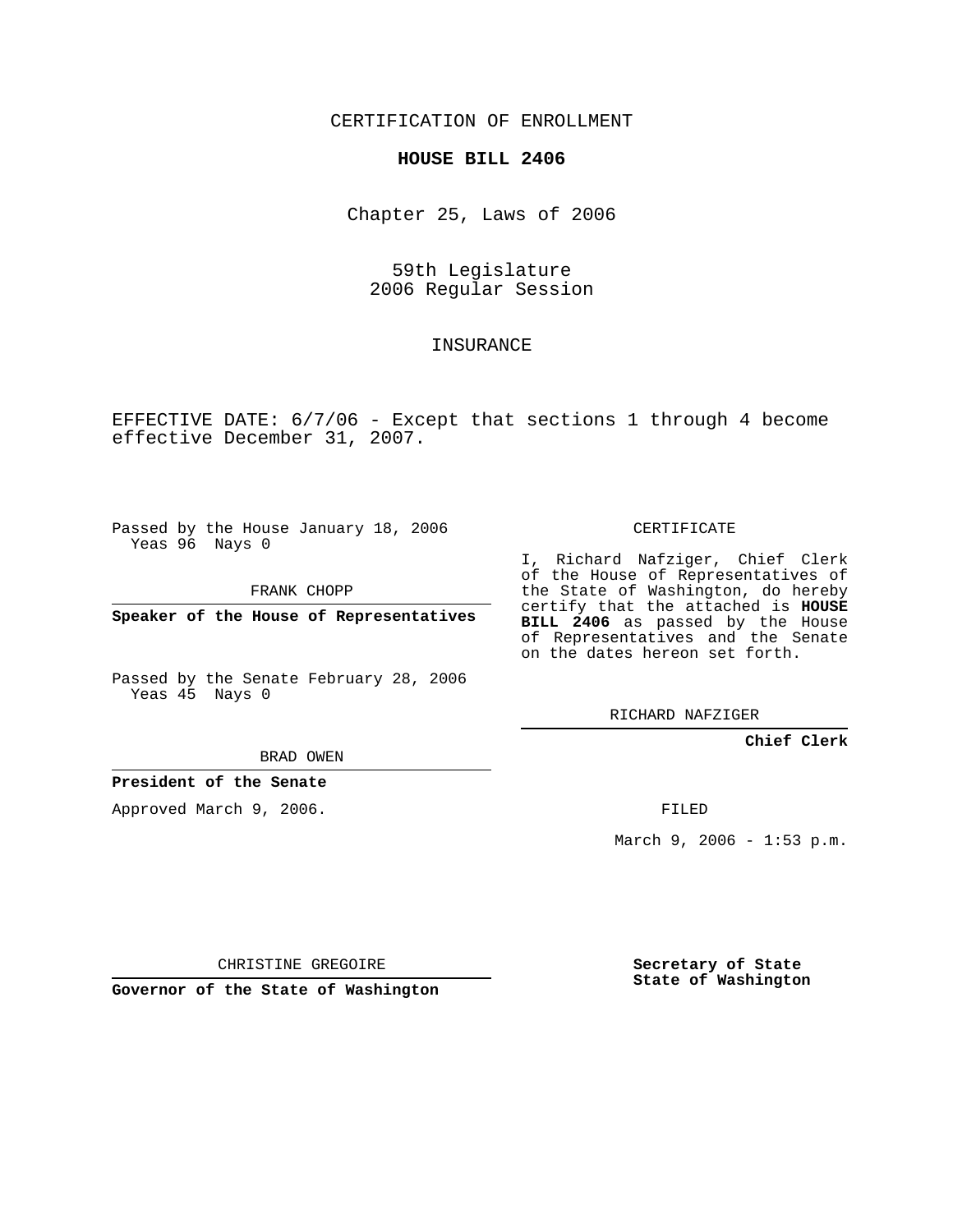## **HOUSE BILL 2406** \_\_\_\_\_\_\_\_\_\_\_\_\_\_\_\_\_\_\_\_\_\_\_\_\_\_\_\_\_\_\_\_\_\_\_\_\_\_\_\_\_\_\_\_\_

\_\_\_\_\_\_\_\_\_\_\_\_\_\_\_\_\_\_\_\_\_\_\_\_\_\_\_\_\_\_\_\_\_\_\_\_\_\_\_\_\_\_\_\_\_

Passed Legislature - 2006 Regular Session

**State of Washington 59th Legislature 2006 Regular Session By** Representatives Roach and Kirby; by request of Insurance

Commissioner

Prefiled 1/3/2006. Read first time 01/09/2006. Referred to Committee on Financial Institutions & Insurance.

 AN ACT Relating to insurance; amending RCW 48.05.250, 48.05.440, 48.43.045, 48.44.095, 48.46.080, 48.125.090, 52.30.020, 48.43.005, and 48.22.030; reenacting and amending RCW 48.24.030; adding new sections to chapter 48.05 RCW; adding a new section to chapter 42.56 RCW; adding a new section to chapter 48.17 RCW; adding a new chapter to Title 43 RCW; creating a new section; recodifying RCW 48.48.030, 48.48.040, 48.48.045, 48.48.050, 48.48.060, 48.48.065, 48.48.070, 48.48.080, 48.48.090, 48.48.110, 48.48.140, 48.48.150, and 48.48.160; repealing RCW 48.05.490 and 48.43.365; and providing an effective date.

BE IT ENACTED BY THE LEGISLATURE OF THE STATE OF WASHINGTON:

 NEW SECTION. **Sec. 1.** A new section is added to chapter 48.05 RCW to read as follows:

 (1) Every property and casualty insurance company doing business in this state, unless otherwise exempted by the domiciliary commissioner, shall annually submit the opinion of an appointed actuary entitled "Statement of Actuarial Opinion." This opinion shall be filed in accordance with the property and casualty annual statement instructions as adopted by the national association of insurance commissioners.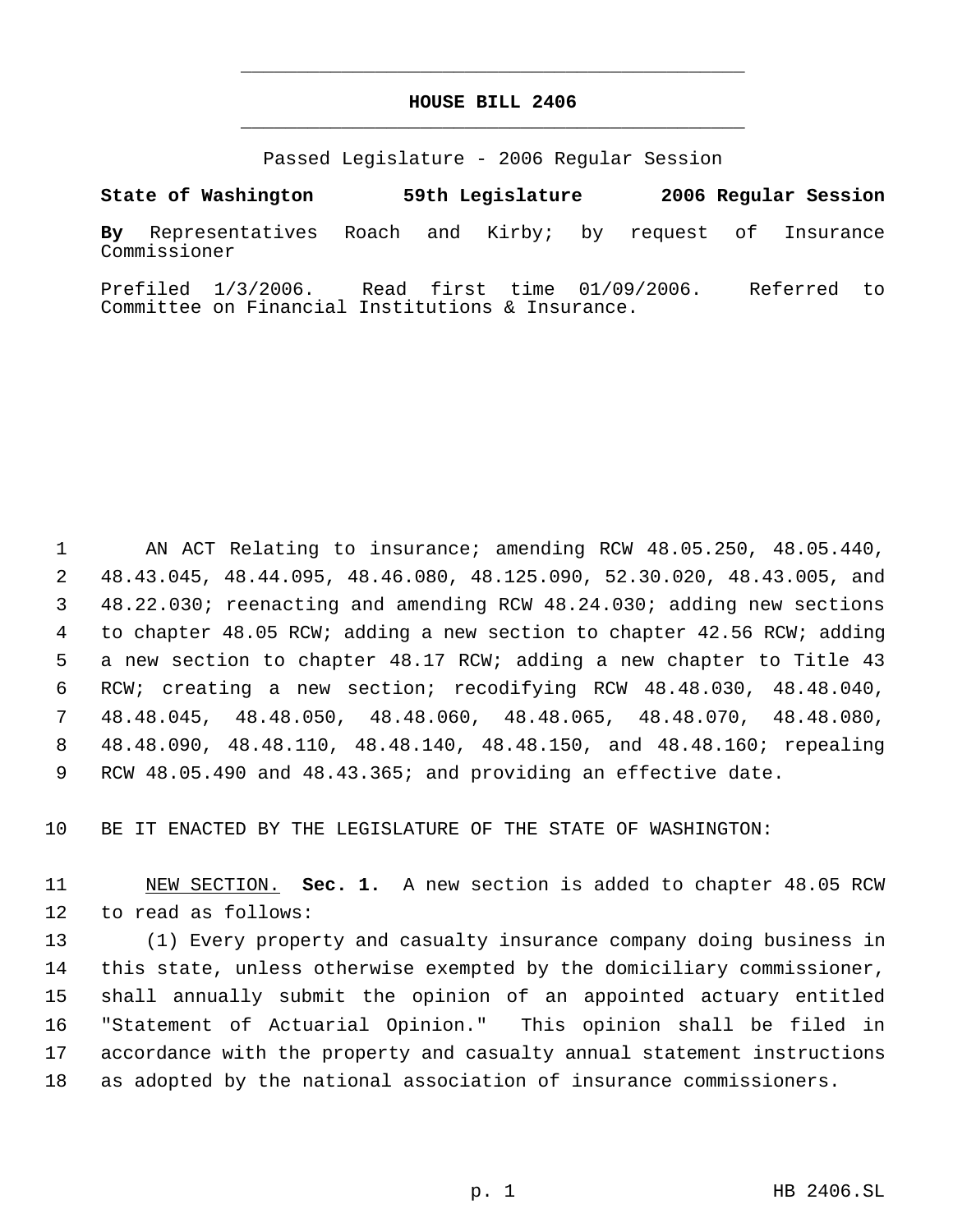(2) Every property and casualty insurance company domiciled in this state that is required to submit a statement of actuarial opinion shall annually submit an actuarial opinion summary, written by the company's appointed actuary. This actuarial opinion summary shall be filed in accordance with the property and casualty annual statement instructions as adopted by the national association of insurance commissioners and shall be considered as a document supporting the actuarial opinion required in subsection (1) of this section.

 (3) An insurance company authorized but not domiciled in this state shall provide the actuarial opinion summary upon request.

 (4) An actuarial report and underlying work papers as required by the property and casualty annual statement instructions as adopted by the national association of insurance commissioners shall be prepared to support each actuarial opinion.

 (5) If the insurance company fails to provide either a supporting actuarial report or work papers, or both, at the request of the commissioner or the commissioner determines that the supporting actuarial report or work papers provided by the insurance company is otherwise unacceptable to the commissioner, the commissioner may engage a qualified actuary at the expense of the company to review the opinion and the basis for the opinion and prepare the supporting actuarial report or work papers.

 (6) The appointed actuary is not liable for damages to any person, other than the insurance company, the commissioner, or both, for any act, error, omission, decision, or conduct with respect to the actuary's opinion, except in cases of fraud or willful misconduct on the part of the appointed actuary.

 NEW SECTION. **Sec. 2.** A new section is added to chapter 48.05 RCW to read as follows:

 (1) The statement of actuarial opinion shall be provided with the annual statement in accordance with the property and casualty annual statement instructions as adopted by the national association of insurance commissioners and shall be treated as a public document.

 (2) Documents, materials or other information in the possession or control of the commissioner that are considered an actuarial report, work papers, or actuarial opinion summary provided in support of the opinion, and any other material provided by the insurance company to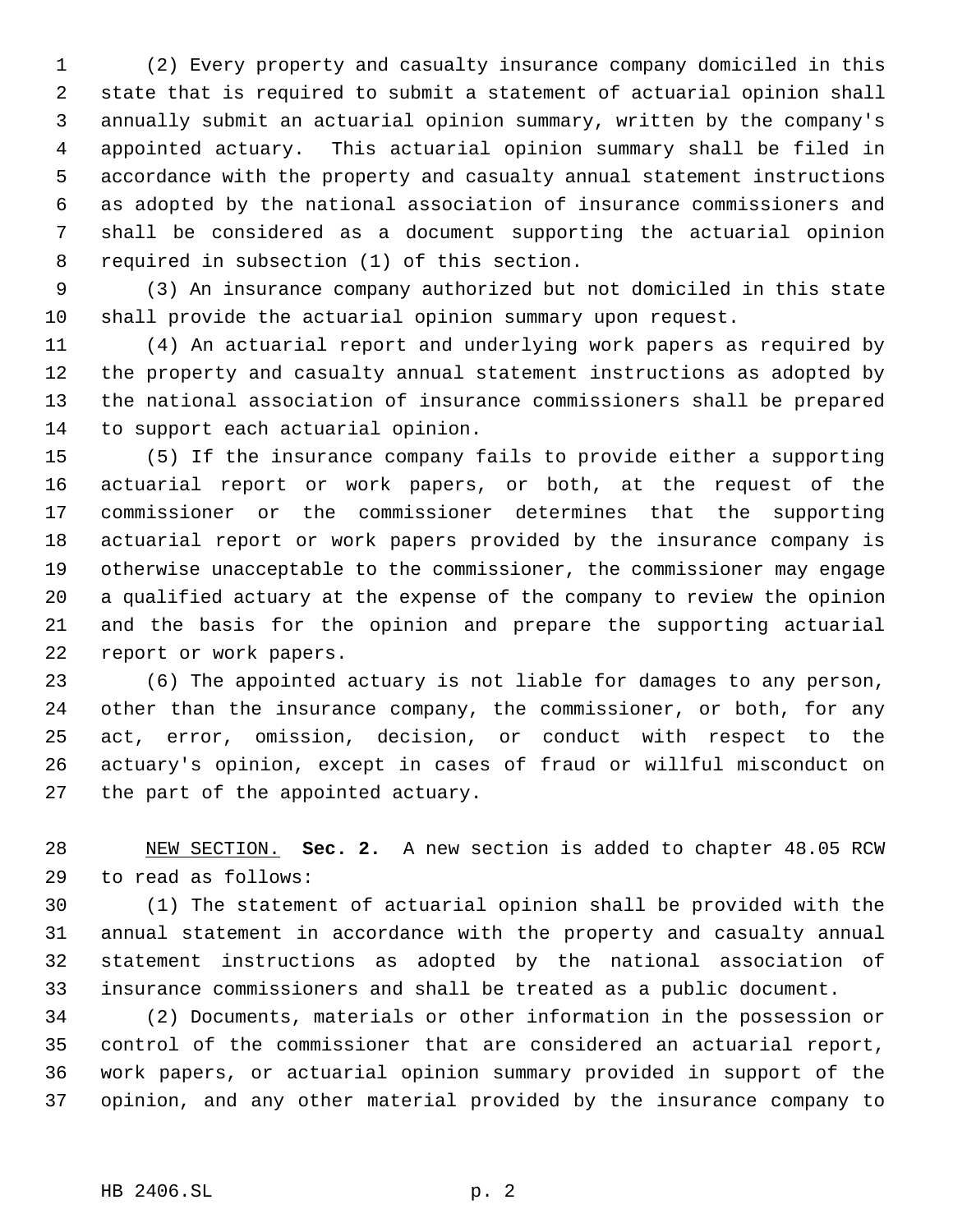the commissioner in connection with the actuarial report, work papers, or actuarial opinion summary, is confidential by law and privileged, is not subject to chapter 42.17 or 42.56 RCW, is not subject to subpoena, and is not subject to discovery or admissible in evidence in any private civil action.

 (3) Subsection (2) of this section does not limit the commissioner's authority to release the documents to the actuarial board for counseling and discipline so long as the material is required for the purpose of professional disciplinary proceedings and the board establishes procedures satisfactory to the commissioner for preserving the confidentiality of the documents. Subsection (2) of this section does not limit the commissioner's authority to use the documents, materials, or other information in furtherance of any regulatory or legal action brought as part of the commissioner's official duties.

 (4) Neither the commissioner nor any person who received documents, materials, or other information while acting under the authority of the commissioner is permitted or required to testify in any private civil action concerning any confidential documents, materials, or information subject to subsection (2) of this section.

 (5) In order to assist in the performance of the commissioner's duties, the commissioner:

 (a) May share documents, materials, or other information, including the confidential and privileged documents, materials, or information subject to subsection (2) of this section with other state, federal, and international regulatory agencies, with the national association of insurance commissioners and its affiliates and subsidiaries, and with state, federal, and international law enforcement authorities, provided that the recipient agrees to maintain the confidentiality and privileged status of the document, material, or other information and has the legal authority to maintain confidentiality;

 (b) May receive documents, materials, or information, including otherwise confidential and privileged documents, materials, or information, from the national association of insurance commissioners and its affiliates and subsidiaries, and from regulatory and law enforcement officials of other foreign or domestic jurisdictions, and shall maintain as confidential or privileged any document, material, or information received with notice or the understanding that it is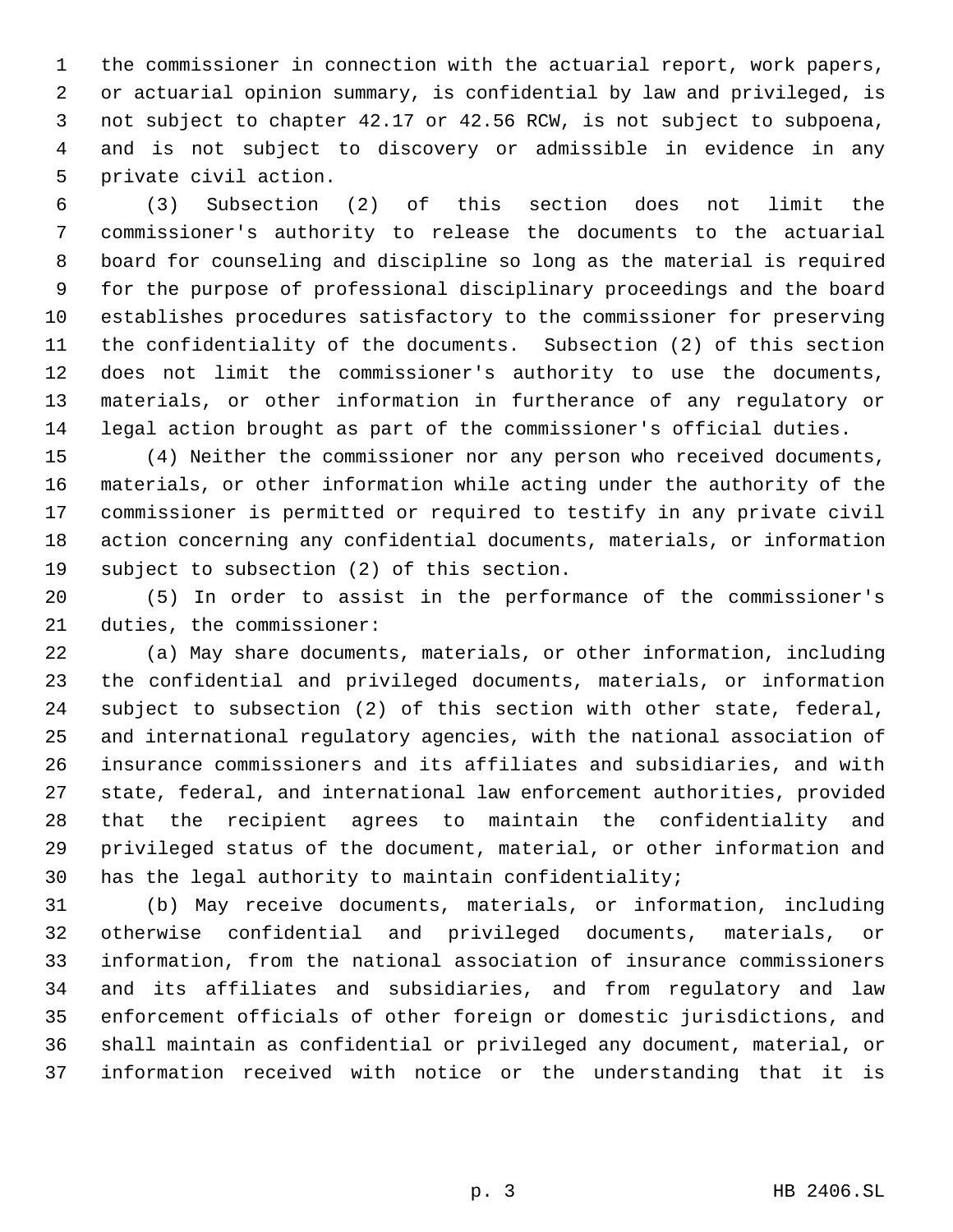confidential or privileged under the laws of the jurisdiction that is the source of the document, material, or information; and

 (c) May enter into agreements governing the sharing and use of information consistent with this subsection.

 (6) A waiver of any applicable privilege or claim of confidentiality in the documents, materials, or information may not occur as a result of disclosure to the commissioner under this section or as a result of sharing as authorized in subsection (5) of this section.

 NEW SECTION. **Sec. 3.** A new section is added to chapter 42.56 RCW to read as follows:

 Documents, materials, and information obtained by the insurance commissioner under section 2(2) of this act are confidential and privileged and not subject to public disclosure under this chapter.

 NEW SECTION. **Sec. 4.** Sections 1 through 3 of this act may be known and cited as the property and casualty actuarial opinion law.

 **Sec. 5.** RCW 48.05.250 and 1983 c 85 s 1 are each amended to read as follows:

19 (1) Each ((authorized)) domestic insurer shall annually, on or before the first day of March, file with the commissioner a true statement of its financial condition, transactions, and affairs as of the thirty-first day of December preceding. The statement forms shall be in general form and context as approved by the National Association of Insurance Commissioners for the kinds of insurance to be reported upon, and as supplemented for additional information required by this code and by the commissioner. The statement shall be verified by the oaths of at least two of the insurer's officers.

 (2) The annual statement of an alien insurer shall relate only to its transactions and affairs in the United States unless the commissioner requires otherwise. The statement shall be verified by the insurer's United States manager or by its officers duly authorized.

 (3) The commissioner shall suspend or revoke the certificate of authority of any insurer failing to file its annual statement when due or during any extension of time therefor which the commissioner, for good cause, may grant.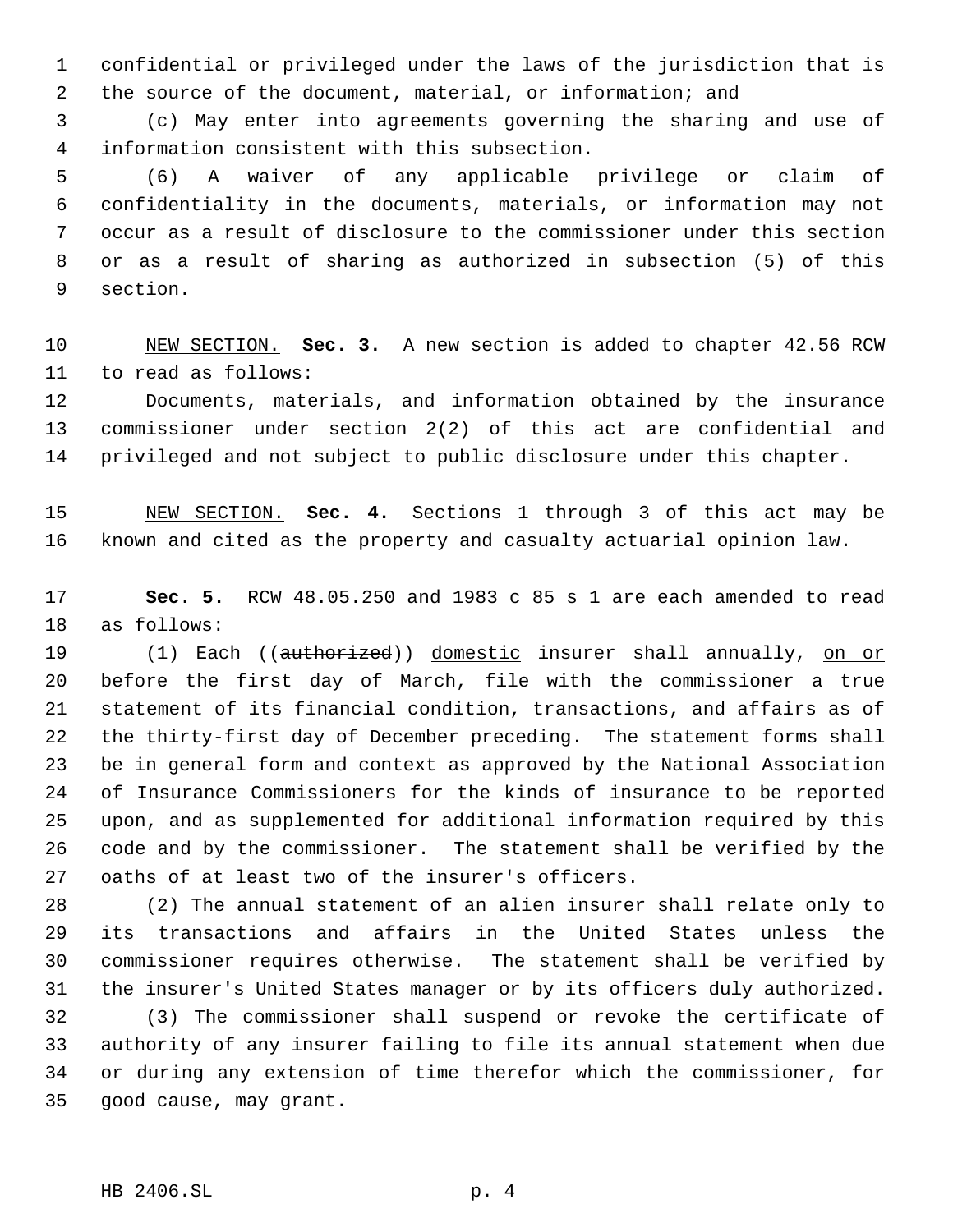**Sec. 6.** RCW 48.05.440 and 1995 c 83 s 3 are each amended to read as follows:

(1) "Company action level event" means any of the following events:

(a) The filing of an RBC report by an insurer indicating that:

 (i) The insurer's total adjusted capital is greater than or equal to its regulatory action level RBC, but less than its company action 7 level RBC;  $((\theta \cdot \hat{r}))$ 

 (ii) If a life and disability insurer, the insurer has total adjusted capital that is greater than or equal to its company action level RBC, but less than the product of its authorized control level 11 RBC and 2.5 and has a negative trend; or

12 (iii) If a property and casualty insurer, the insurer has total 13 adjusted capital that is greater than or equal to its company action level RBC but less than the product of its authorized control level RBC 15 and 3.0 and met the trend test determined in accordance with the trend 16 test calculation included in the RBC instructions;

 (b) The notification by the commissioner to the insurer of an adjusted RBC report that indicates an event in (a) of this subsection, provided the insurer does not challenge the adjusted RBC report under RCW 48.05.460; or

 (c) If, under RCW 48.05.460, an insurer challenges an adjusted RBC report that indicates an event in (a) of this subsection, the notification by the commissioner to the insurer that the commissioner has, after a hearing, rejected the insurer's challenge.

 (2) In the event of a company action level event, the insurer shall prepare and submit to the commissioner an RBC plan that:

 (a) Identifies the conditions that contribute to the company action level event;

 (b) Contains proposals of corrective actions that the insurer intends to take and would be expected to result in the elimination of the company action level event;

 (c) Provides projections of the insurer's financial results in the current year and at least the four succeeding years, both in the absence of proposed corrective actions and giving effect to the proposed corrective actions, including projections of statutory operating income, net income, capital, and surplus. The projections for both new and renewal business might include separate projections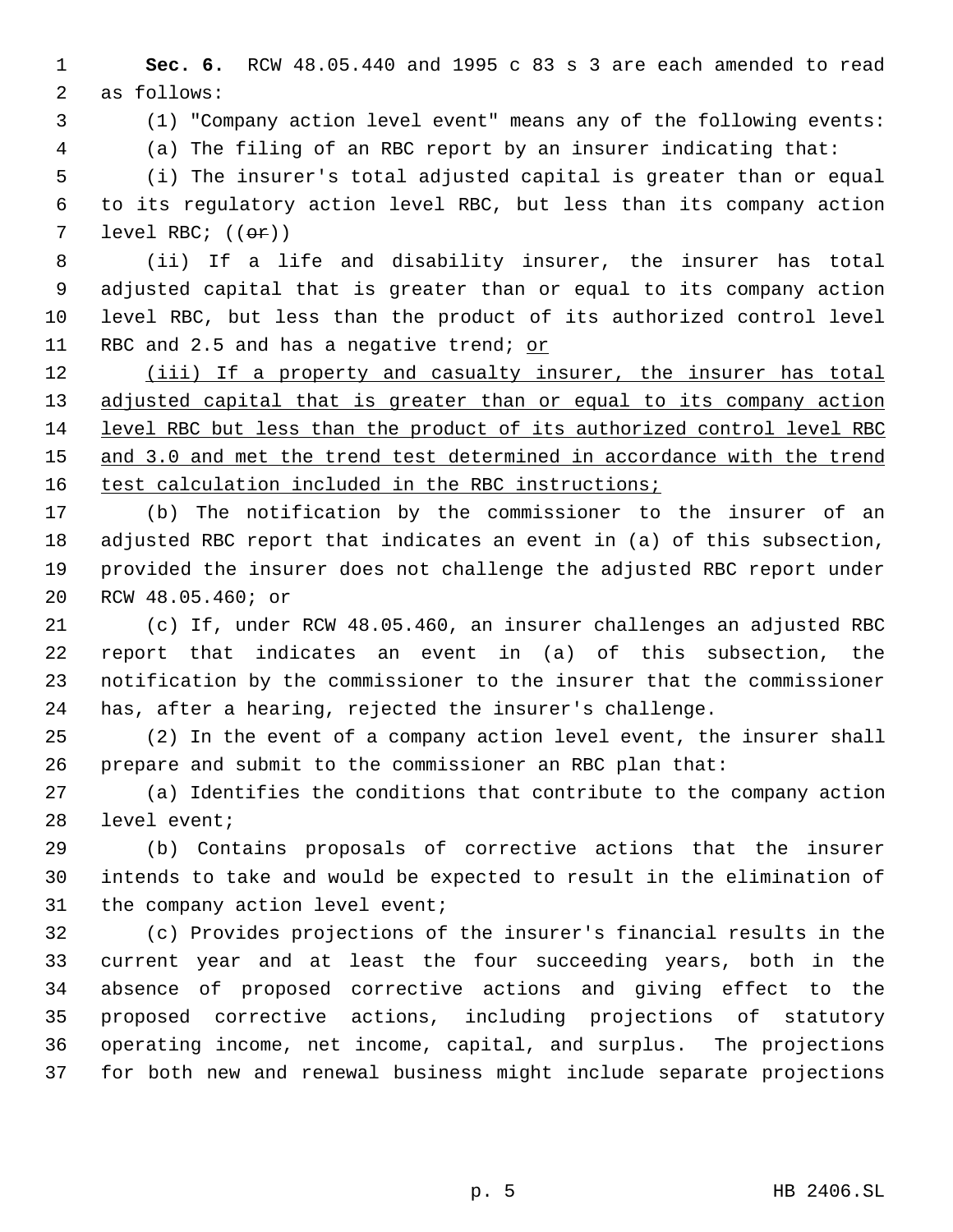for each major line of business and separately identify each significant income, expense, and benefit component;

 (d) Identifies the key assumptions impacting the insurer's 4 projections and the sensitivity of the projections to the assumptions; and

 (e) Identifies the quality of, and problems associated with, the insurer's business, including but not limited to its assets, anticipated business growth and associated surplus strain, extraordinary exposure to risk, mix of business, and use of reinsurance, if any, in each case.

(3) The RBC plan shall be submitted:

(a) Within forty-five days of the company action level event; or

 (b) If the insurer challenges an adjusted RBC report under RCW 48.05.460, within forty-five days after notification to the insurer that the commissioner has, after a hearing, rejected the insurer's challenge.

 (4) Within sixty days after the submission by an insurer of an RBC plan to the commissioner, the commissioner shall notify the insurer whether the RBC plan may be implemented or is, in the judgment of the commissioner, unsatisfactory. If the commissioner determines the RBC plan is unsatisfactory, the notification to the insurer shall set forth the reasons for the determination, and may set forth proposed revisions that will render the RBC plan satisfactory. Upon notification from the commissioner, the insurer shall prepare a revised RBC plan, that may incorporate by reference any revisions proposed by the commissioner, and shall submit the revised RBC plan to the commissioner:

 (a) Within forty-five days after the notification from the commissioner; or

 (b) If the insurer challenges the notification from the commissioner under RCW 48.05.460, within forty-five days after a notification to the insurer that the commissioner has, after a hearing, rejected the insurer's challenge.

 (5) In the event of a notification by the commissioner to an insurer that the insurer's RBC plan or revised RBC plan is unsatisfactory, the commissioner may, subject to the insurer's rights to a hearing under RCW 48.05.460, specify in the notification that the notification constitutes a regulatory action level event.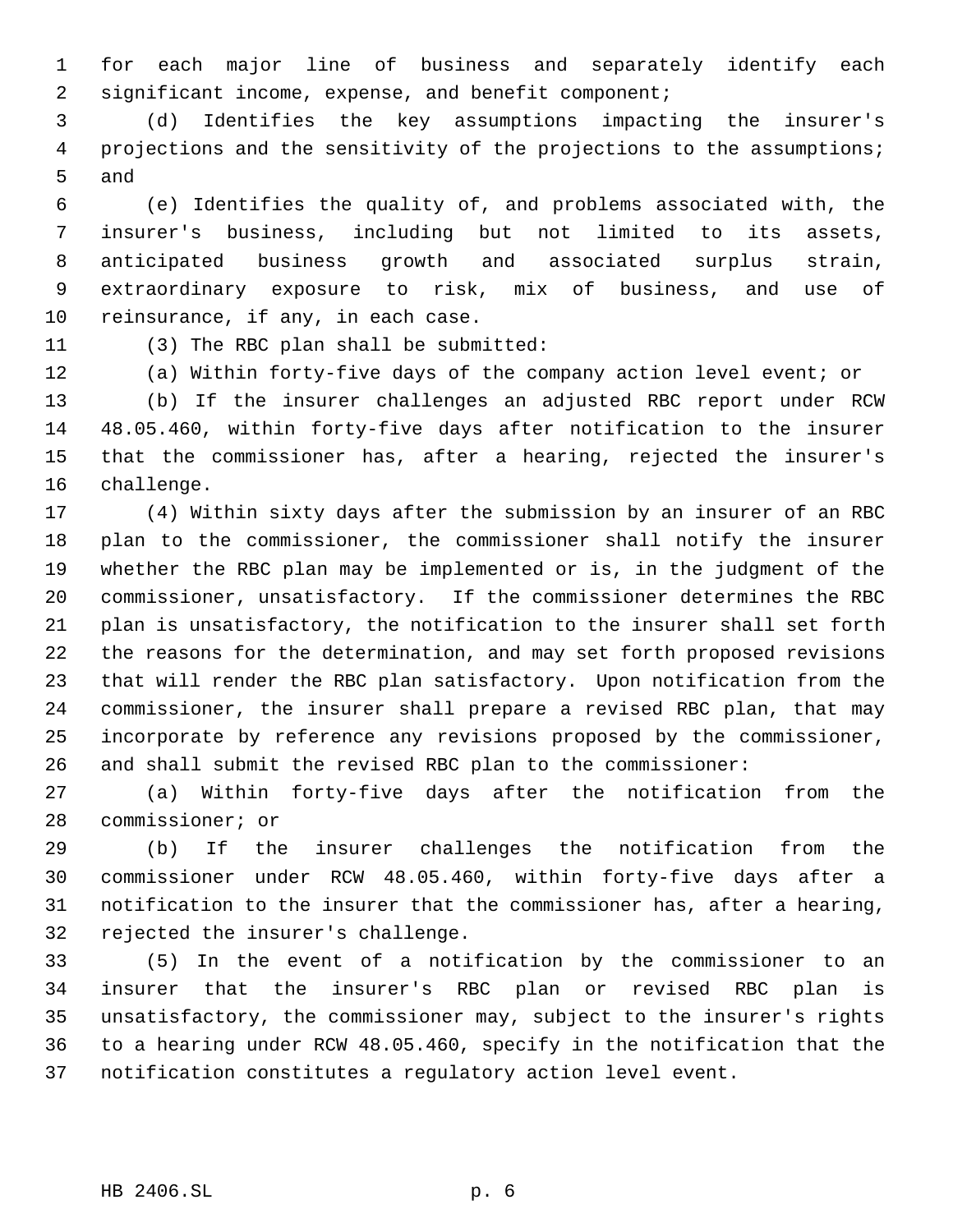(6) Every domestic insurer that files an RBC plan or revised RBC plan with the commissioner shall file a copy of the RBC plan or revised RBC plan with the insurance commissioner in any state in which the insurer is authorized to do business if:

 (a) The state has an RBC provision substantially similar to RCW 48.05.465(1); and

 (b) The insurance commissioner of that state has notified the insurer of its request for the filing in writing, in which case the insurer shall file a copy of the RBC plan or revised RBC plan in that state no later than the later of:

 (i) Fifteen days after the receipt of notice to file a copy of its RBC plan or revised plan with the state; or

 (ii) The date on which the RBC plan or revised RBC plan is filed under subsections (3) and (4) of this section.

 **Sec. 7.** RCW 48.43.045 and 1997 c 231 s 205 are each amended to read as follows:

 Every health plan delivered, issued for delivery, or renewed by a health carrier on and after January 1, 1996, shall:

 (1) Permit every category of health care provider to provide health services or care for conditions included in the basic health plan services to the extent that:

 (a) The provision of such health services or care is within the health care providers' permitted scope of practice; and

(b) The providers agree to abide by standards related to:

 (i) Provision, utilization review, and cost containment of health services;

(ii) Management and administrative procedures; and

 (iii) Provision of cost-effective and clinically efficacious health services.

 (2) Annually report the names and addresses of all officers, directors, or trustees of the health carrier during the preceding year, and the amount of wages, expense reimbursements, or other payments to such individuals, unless substantially similar information is filed with the commissioner or the national association of insurance 35 commissioners. This requirement does not apply to a foreign or alien insurer regulated under chapter 48.20 or 48.21 RCW that files a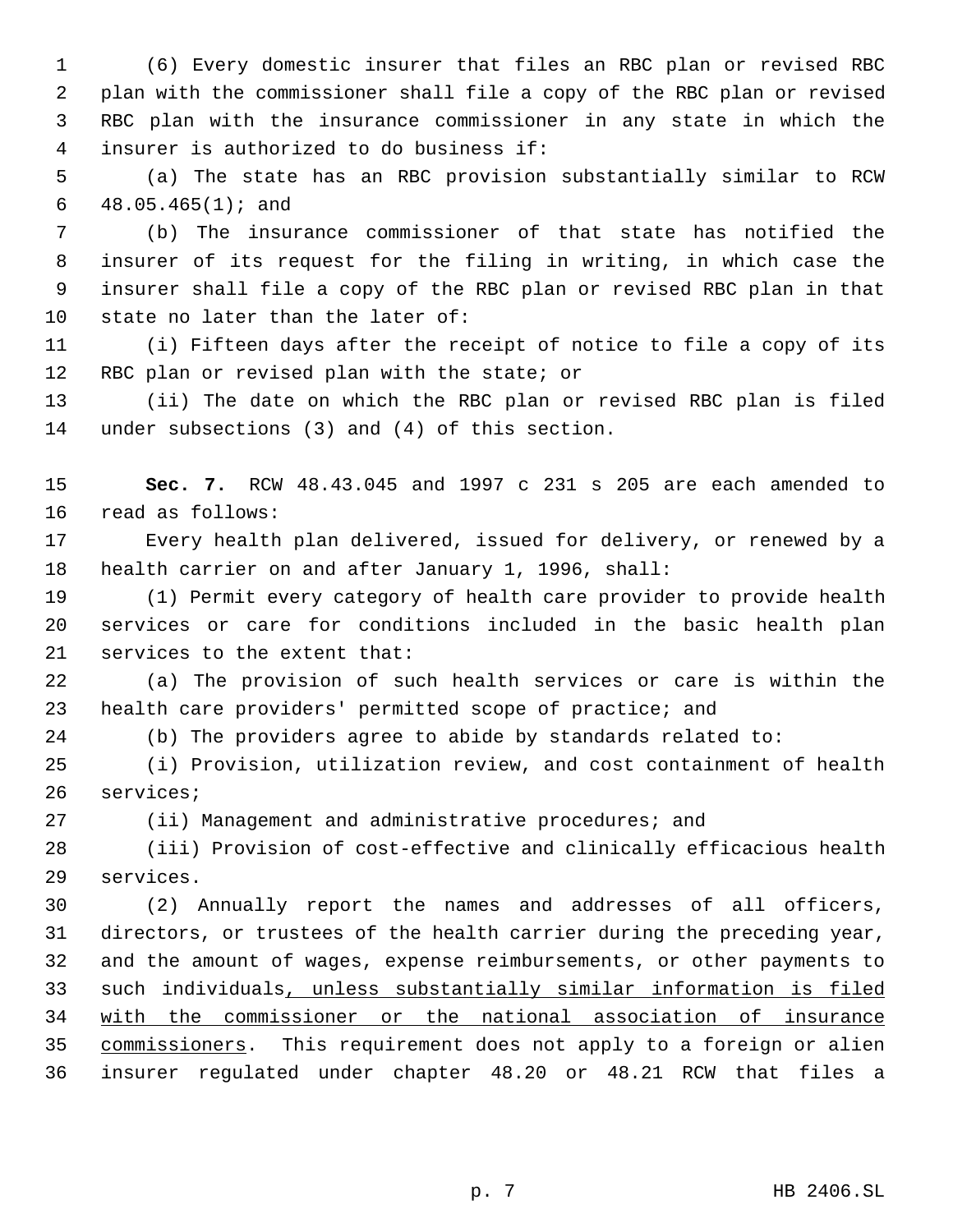supplemental compensation exhibit in its annual statement as required by law.

 **Sec. 8.** RCW 48.44.095 and 1997 c 212 s 4 are each amended to read as follows:

 (1) Every domestic health care service contractor shall annually, on or before the first day of March, file with the commissioner a statement verified by at least two of the principal officers of the health care service contractor showing its financial condition as of the last day of the preceding calendar year. The statement shall be in such form as is furnished or prescribed by the commissioner. The commissioner may for good reason allow a reasonable extension of the time within which such annual statement shall be filed.

 (2) In addition to the requirements of subsection (1) of this section, every health care service contractor that is registered in this state shall annually, on or before March 1st of each year, file with the national association of insurance commissioners a copy of its annual statement, along with those additional schedules as prescribed by the commissioner for the preceding year. The information filed with the national association of insurance commissioners shall be in the same format and scope as that required by the commissioner and shall include the signed jurate page and the actuarial certification. Any amendments and addendums to the annual statement filing subsequently filed with the commissioner shall also be filed with the national association of insurance commissioners.

 (3) Coincident with the filing of its annual statement and other schedules, each health care service contractor shall pay a reasonable fee directly to the national association of insurance commissioners in an amount approved by the commissioner to cover the costs associated with the analysis of the annual statement.

 (4) Foreign health care service contractors that are domiciled in a state that has a law substantially similar to subsection (2) of this section are considered to be in compliance with this section.

 (5) In the absence of actual malice, members of the national association of insurance commissioners, their duly authorized committees, subcommittees, and task forces, their delegates, national association of insurance commissioners employees, and all other persons charged with the responsibility of collecting, reviewing, analyzing,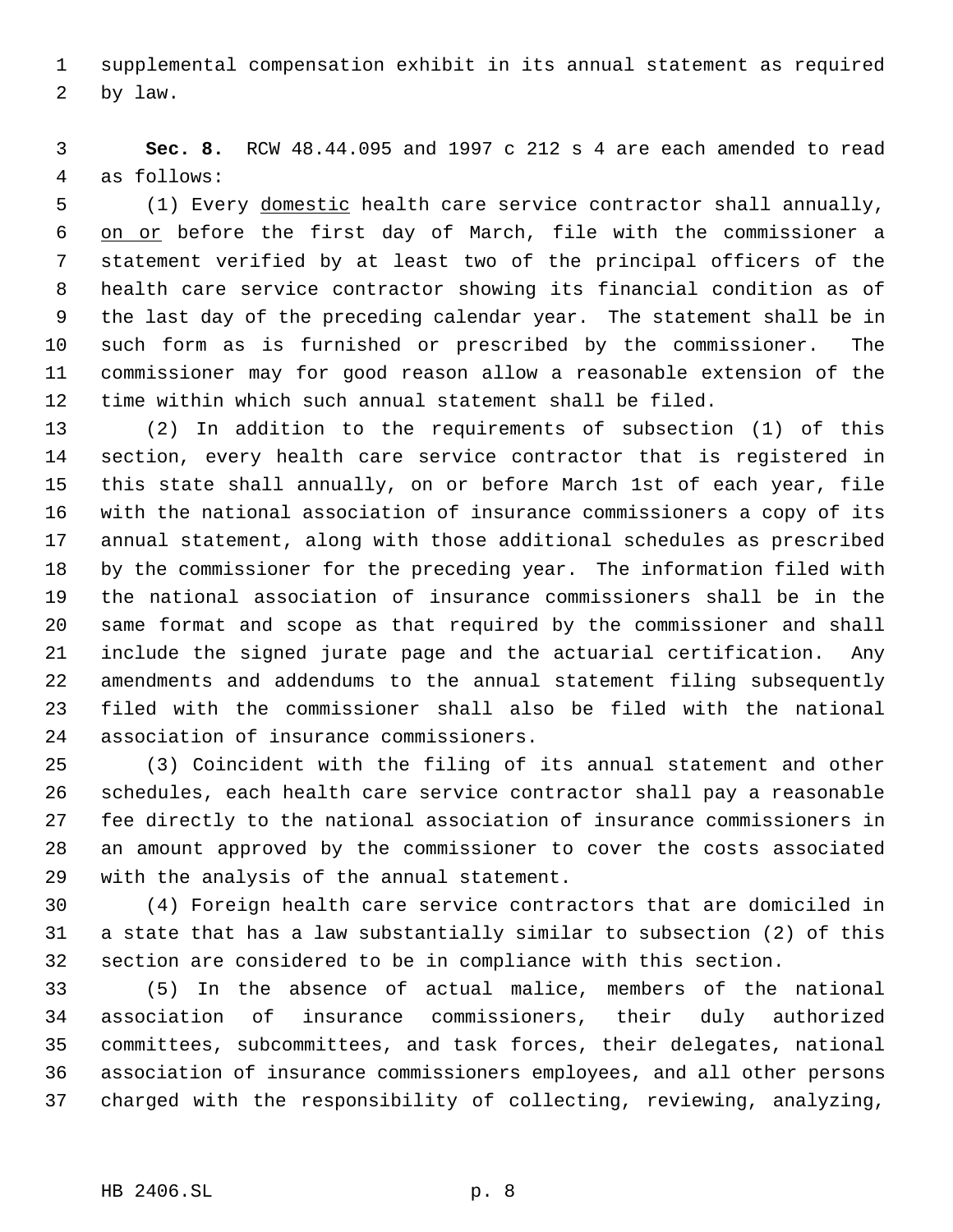and dissimilating the information developed from the filing of the annual statement shall be acting as agents of the commissioner under the authority of this section and shall not be subject to civil liability for libel, slander, or any other cause of action by virtue of their collection, review, analysis, or dissimilation of the data and information collected for the filings required under this section.

 (6) The commissioner may suspend or revoke the certificate of registration of any health care service contractor failing to file its annual statement or pay the fees when due or during any extension of time therefor which the commissioner, for good cause, may grant.

 **Sec. 9.** RCW 48.46.080 and 1997 c 212 s 5 are each amended to read as follows:

 (1) Every domestic health maintenance organization shall annually, 14 on or before the first day of March, file with the commissioner a statement verified by at least two of the principal officers of the health maintenance organization showing its financial condition as of the last day of the preceding calendar year.

 (2) Such annual report shall be in such form as the commissioner shall prescribe and shall include:

 (a) A financial statement of such organization, including its balance sheet and receipts and disbursements for the preceding year, which reflects at a minimum;

 (i) All prepayments and other payments received for health care services rendered pursuant to health maintenance agreements;

 (ii) Expenditures to all categories of health care facilities, providers, insurance companies, or hospital or medical service plan corporations with which such organization has contracted to fulfill obligations to enrolled participants arising out of its health maintenance agreements, together with all other direct expenses including depreciation, enrollment, and commission; and

 (iii) Expenditures for capital improvements, or additions thereto, including but not limited to construction, renovation, or purchase of facilities and capital equipment;

 (b) The number of participants enrolled and terminated during the report period. Every employer offering health care benefits to their employees through a group contract with a health maintenance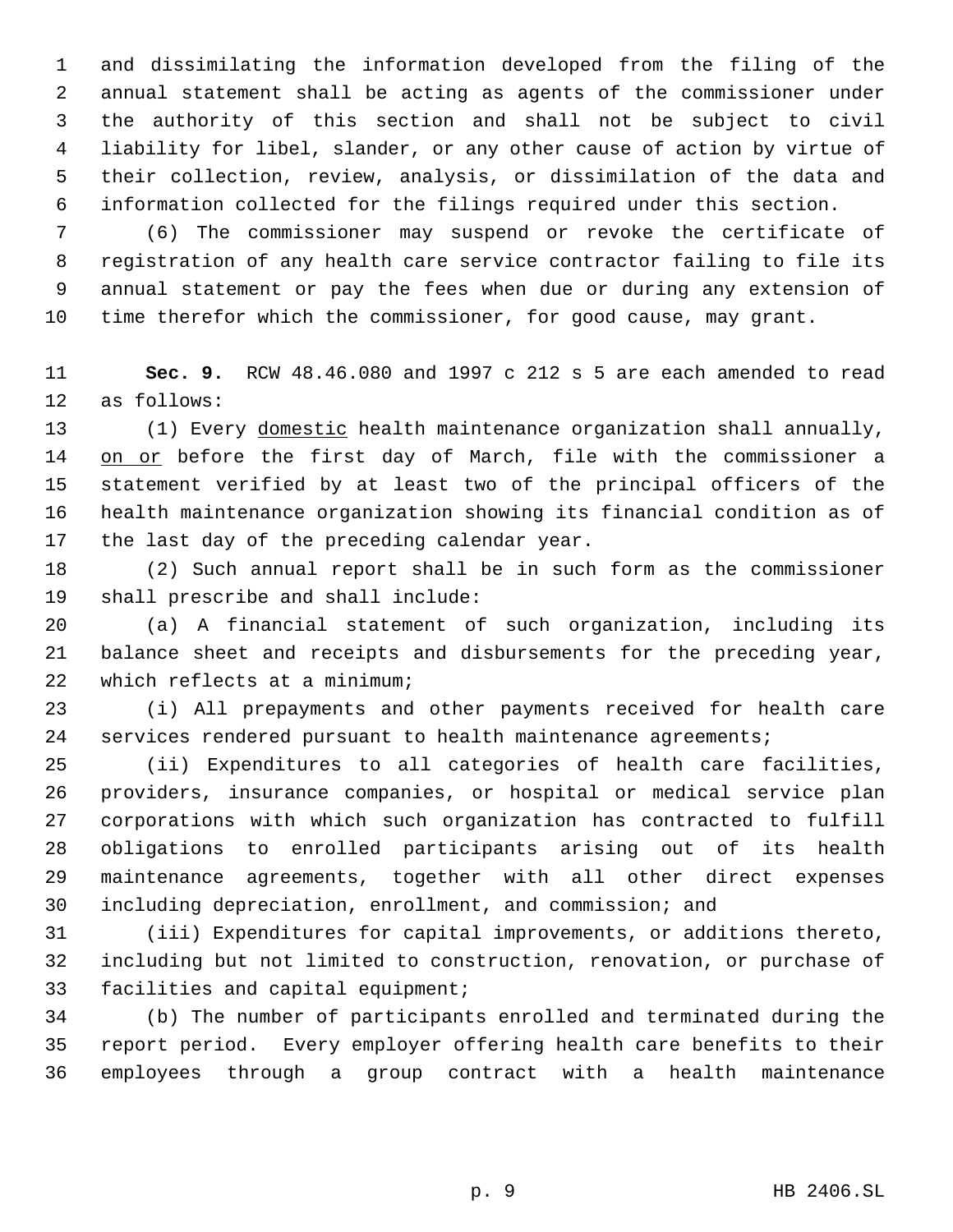organization shall furnish said health maintenance organization with a list of their employees enrolled under such plan;

 (c) The number of doctors by type of practice who, under contract with or as an employee of the health maintenance organization, furnished health care services to consumers during the past year;

 (d) A report of the names and addresses of all officers, directors, or trustees of the health maintenance organization during the preceding year, and the amount of wages, expense reimbursements, or other payments to such individuals for services to such organization. For partnership and professional service corporations, a report shall be made for partners or shareholders as to any compensation or expense reimbursement received by them for services, other than for services and expenses relating directly for patient care;

 (e) Such other information relating to the performance of the health maintenance organization or the health care facilities or providers with which it has contracted as reasonably necessary to the proper and effective administration of this chapter, in accordance with rules and regulations; and

 (f) Disclosure of any financial interests held by officers and directors in any providers associated with the health maintenance organization or any provider of the health maintenance organization.

 (3) The commissioner may for good reason allow a reasonable extension of the time within which such annual statement shall be filed.

 (4) In addition to the requirements of subsections (1) and (2) of this section, every health maintenance organization that is registered in this state shall annually, on or before March 1st of each year, file with the national association of insurance commissioners a copy of its annual statement, along with those additional schedules as prescribed by the commissioner for the preceding year. The information filed with the national association of insurance commissioners shall be in the same format and scope as that required by the commissioner and shall include the signed jurate page and the actuarial certification. Any amendments and addendums to the annual statement filing subsequently filed with the commissioner shall also be filed with the national association of insurance commissioners.

 (5) Coincident with the filing of its annual statement and other schedules, each health maintenance organization shall pay a reasonable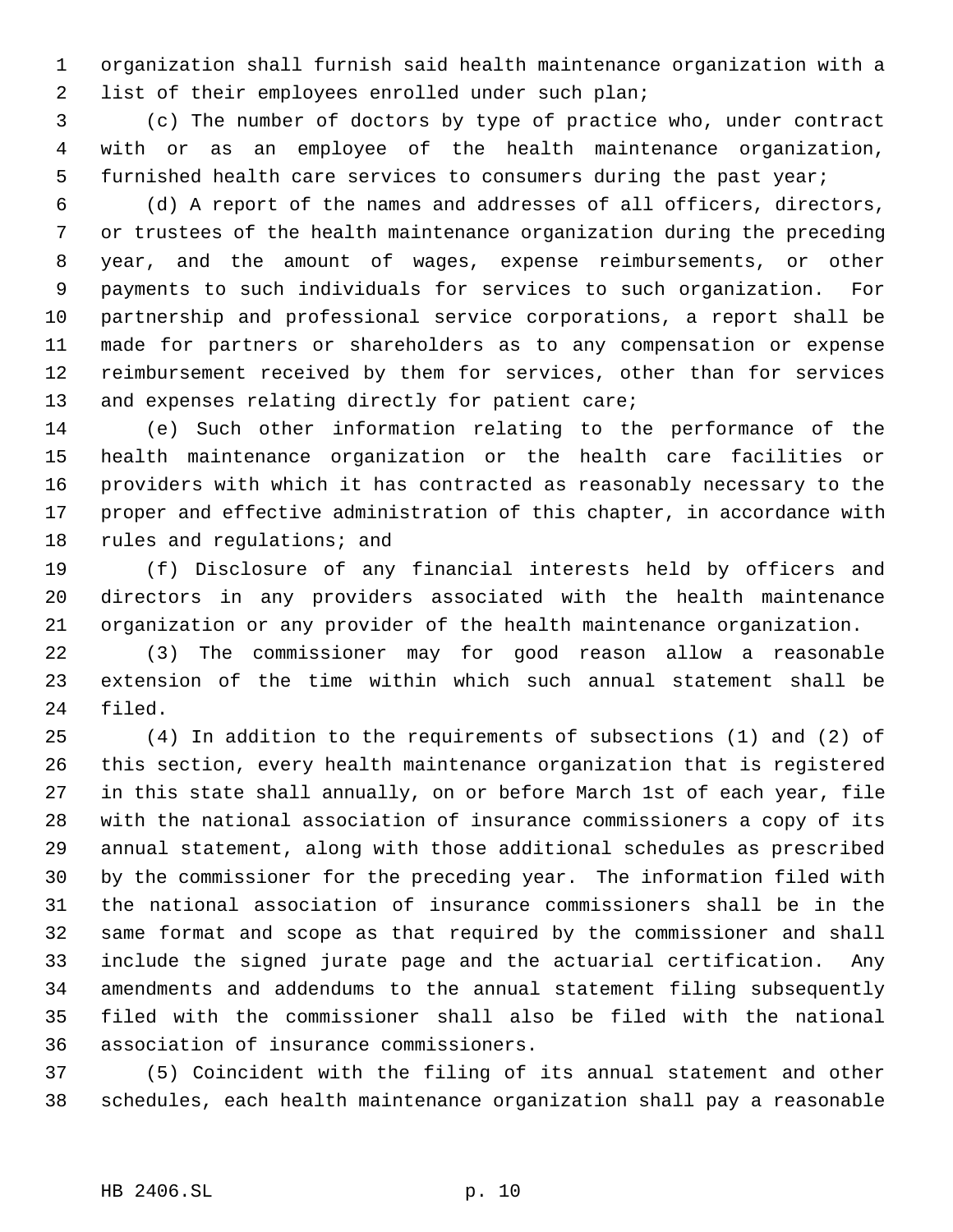fee directly to the national association of insurance commissioners in an amount approved by the commissioner to cover the costs associated with the analysis of the annual statement.

 (6) Foreign health maintenance organizations that are domiciled in a state that has a law substantially similar to subsection (4) of this section are considered to be in compliance with this section.

 (7) In the absence of actual malice, members of the national association of insurance commissioners, their duly authorized committees, subcommittees, and task forces, their delegates, national association of insurance commissioners employees, and all other persons charged with the responsibility of collecting, reviewing, analyzing, and dissimilating the information developed from the filing of the annual statement shall be acting as agents of the commissioner under the authority of this section and shall not be subject to civil liability for libel, slander, or any other cause of action by virtue of their collection, review, analysis, or dissimilation of the data and information collected for the filings required under this section.

 (8) The commissioner may suspend or revoke the certificate of registration of any health maintenance organization failing to file its annual statement or pay the fees when due or during any extension of time therefor which the commissioner, for good cause, may grant.

 (9) No person shall knowingly file with any public official or knowingly make, publish, or disseminate any financial statement of a health maintenance organization which does not accurately state the health maintenance organization's financial condition.

 **Sec. 10.** RCW 48.125.090 and 2004 c 260 s 11 are each amended to read as follows:

 (1) A self-funded multiple employer welfare arrangement must comply with the reporting requirements of this section.

 (2) Every arrangement holding a certificate of authority from the commissioner must file its financial statements as required by this title and by the commissioner in accordance with the accounting practices and procedures manuals as adopted by the national association of insurance commissioners, unless otherwise provided by law.

 (3) Every arrangement must comply with the provisions of chapters 48.12 and 48.13 RCW.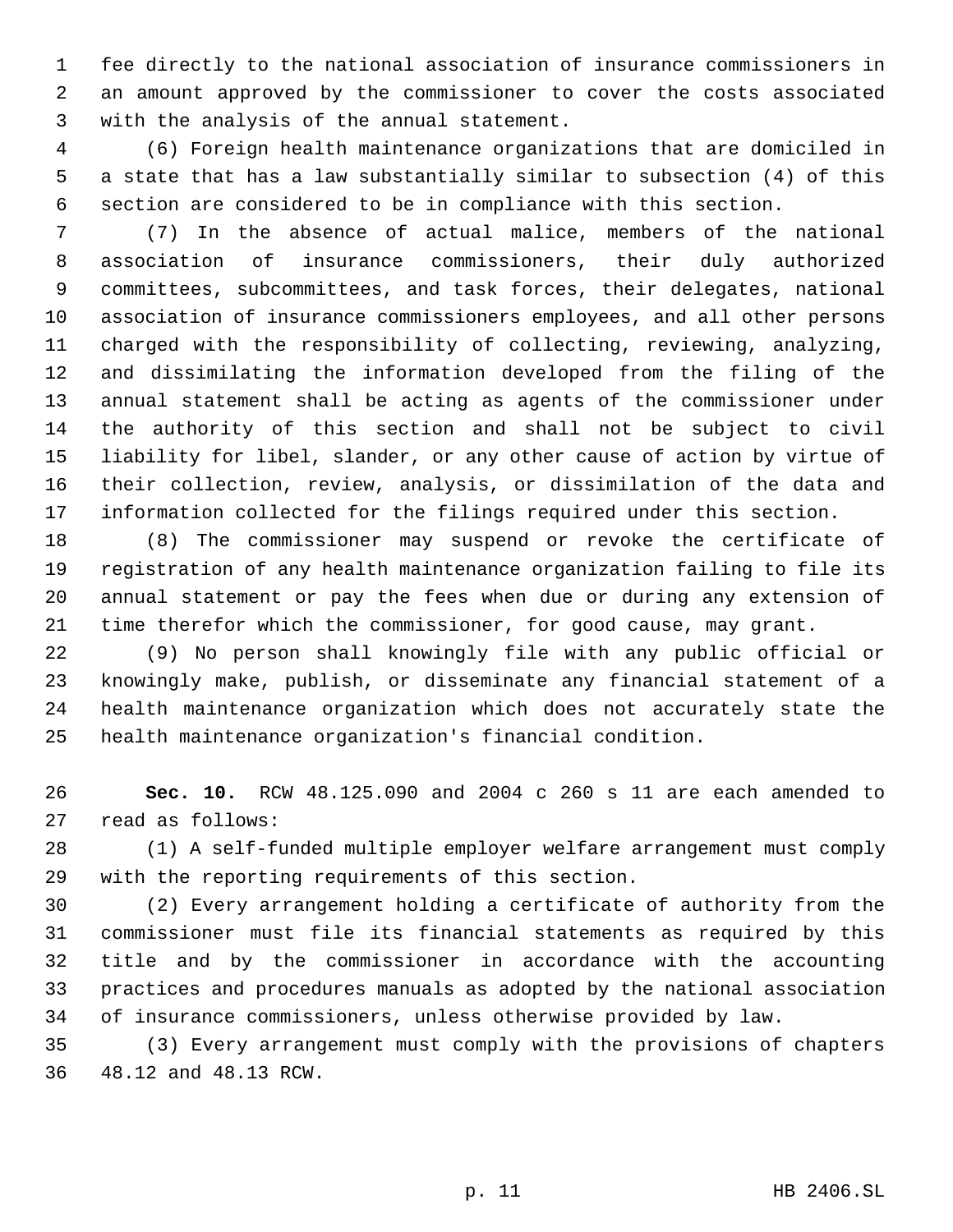(4) Every domestic arrangement holding a certificate of authority 2 shall( $(\tau)$ ) annually, on or before the first day of March, file with the commissioner a true statement of its financial condition, transactions, and affairs as of the thirty-first day of December of the preceding year. The statement forms must be those forms approved by the national association of insurance commissioners for health insurance. The statement must be verified by the oaths of at least two officers of the arrangement. Additional information may be required by this title or by the request of the commissioner.

 (5) Every arrangement must report their annual and other statements in the same manner required of other insurers by rule of the commissioner.

 (6) The arrangement must file with the commissioner a copy of the arrangement's internal revenue service form 5500 together with all attachments to the form, at the time required for filing the form.

 NEW SECTION. **Sec. 11.** The following acts or parts of acts are each repealed:

 (1) RCW 48.05.490 (RBC reports for 1995--Requirements) and 1995 c 83 s 13; and

 (2) RCW 48.43.365 (RBC report for 1998 calendar year) and 1998 c 241 s 14.

 **Sec. 12.** RCW 52.30.020 and 1979 c 151 s 164 are each amended to read as follows:

 Wherever a fire protection district has been organized which includes within its area or is adjacent to, buildings and equipment, except those leased to a nontax exempt person or organization, owned by the legislative or administrative authority of a state agency or institution or a municipal corporation, the agency or institution or municipal corporation involved shall contract with such district for fire protection services necessary for the protection and safety of personnel and property pursuant to the provisions of chapter 39.34 32 RCW( $\left(\frac{1}{2}, \frac{1}{2}, \frac{1}{2}\right)$  as now or hereafter amended)): PROVIDED, That nothing in this section shall be construed to require that any state agency, institution, or municipal corporation contract for services which are performed by the staff and equipment of such state agency, institution, or municipal corporation: PROVIDED FURTHER, That nothing in this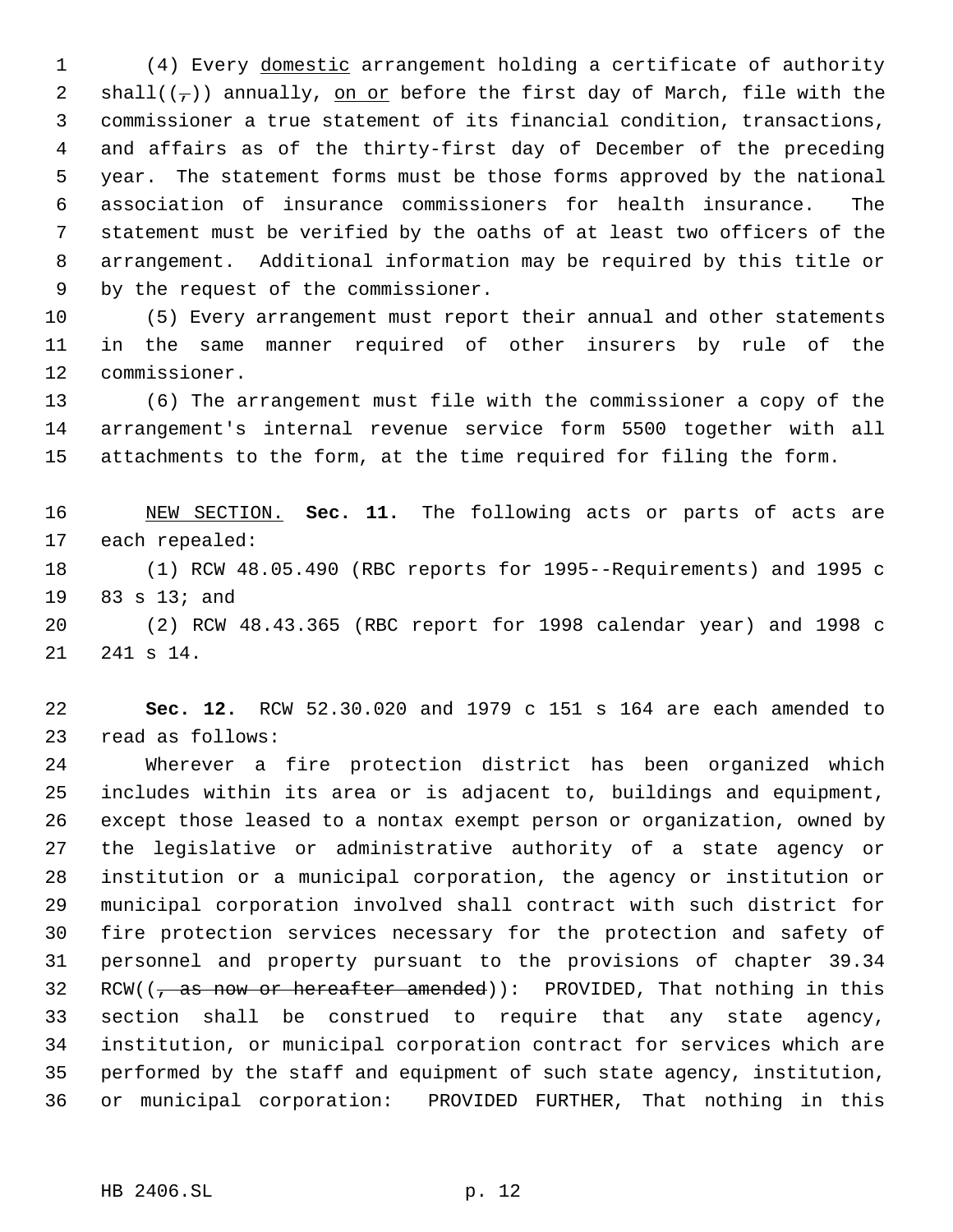section shall apply to state agencies or institutions or municipal corporations which are receiving fire protection services by contract from another municipality, city, town, or other entities: AND PROVIDED FURTHER, That school districts shall receive fire protection services from the fire protection districts in which they are located without the necessity of executing a contract for such fire protection services: PROVIDED FURTHER, That prior to September 1, 1974, the 8 superintendent of public instruction, the ((insurance commissioner)) 9 chief of the Washington state patrol through the director of fire protection, the director of financial management, and the executive director of the Washington fire commissioners association, or their 12 designees, shall develop criteria to be used by the ((insurance 13 commissioner)) chief of the Washington state patrol through the director of fire protection in establishing uniform rates governing payments to fire districts by school districts for fire protection 16 services. On or before September 1, 1974, the ((insurance 17 commissioner)) chief of the Washington state patrol through the director of fire protection shall establish such rates to be payable by school districts on or before January 1st of each year commencing January 1, 1975, payable July 1, 1975: AND PROVIDED FURTHER, That beginning with the 1975-77 biennium and in each biennium thereafter the 22 superintendent of public instruction shall present in ((his)) the budget submittal to the governor an amount sufficient to reimburse affected school districts for the moneys necessary to pay the costs of 25 the uniform rates established by the ((insurance commissioner)) chief 26 of the Washington state patrol through the director of fire protection.

 NEW SECTION. **Sec. 13.** RCW 48.48.030, 48.48.040, 48.48.045, 48.48.050, 48.48.060, 48.48.065, 48.48.070, 48.48.080, 48.48.090, 48.48.110, 48.48.140, 48.48.150, and 48.48.160 are each recodified as a new chapter in Title 43 RCW.

 **Sec. 14.** RCW 48.24.030 and 2005 c 223 s 13 and 2005 c 222 s 2 are each reenacted and amended to read as follows:

 (1) Insurance under any group life insurance policy issued under RCW 48.24.020, 48.24.050, 48.24.060, 48.24.070, or 48.24.090 may be extended to insure the spouse and dependent children, or any class or classes thereof, of each insured employee or member who so elects, in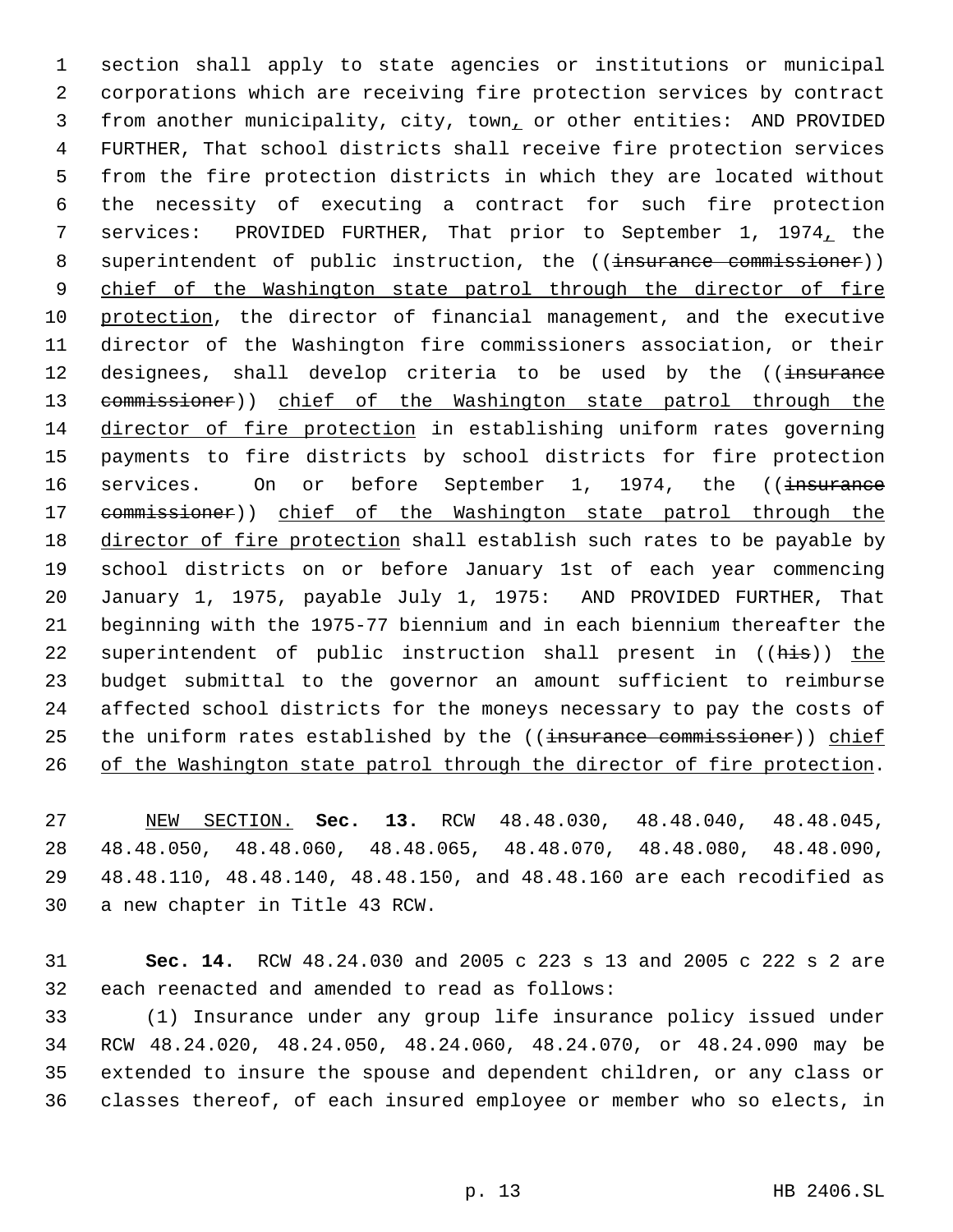amounts in accordance with a plan that precludes individual selection by the employees or members or by the employer or labor union or trustee, and which insurance on the life of any one family member 4 including a spouse shall not be in excess of the amount on the life of 5 the insured employee or member.

 Premiums for the insurance on the family members shall be paid by the policyholder, either from the employer's funds, funds contributed to him or her, employee's funds, trustee's funds, or labor union funds. (2) A spouse insured under this section has the same conversion right as to the insurance on his or her life as is vested in the employee or member under this chapter.

 NEW SECTION. **Sec. 15.** A new section is added to chapter 48.17 RCW to read as follows:

 (1) All Washington state licensed insurance agents who sell federal flood insurance policies must comply with the minimum training requirements of section 207 of the flood insurance reform act of 2004, and basic flood education as outlined at 70 C.F.R. Sec. 52117, or such later requirements as are published by the federal emergency management agency.

 (2) Licensed insurers shall demonstrate to the commissioner, upon request, that their licensed and appointed agents who sell federal flood insurance policies have complied with the minimum federal flood insurance training requirements.

 **Sec. 16.** RCW 48.43.005 and 2004 c 244 s 2 are each amended to read as follows:

 Unless otherwise specifically provided, the definitions in this section apply throughout this chapter.

 (1) "Adjusted community rate" means the rating method used to establish the premium for health plans adjusted to reflect actuarially demonstrated differences in utilization or cost attributable to geographic region, age, family size, and use of wellness activities.

 (2) "Basic health plan" means the plan described under chapter 70.47 RCW, as revised from time to time.

 (3) "Basic health plan model plan" means a health plan as required 35 in RCW 70.47.060(2)( $(\frac{d}{d})$ ) (e).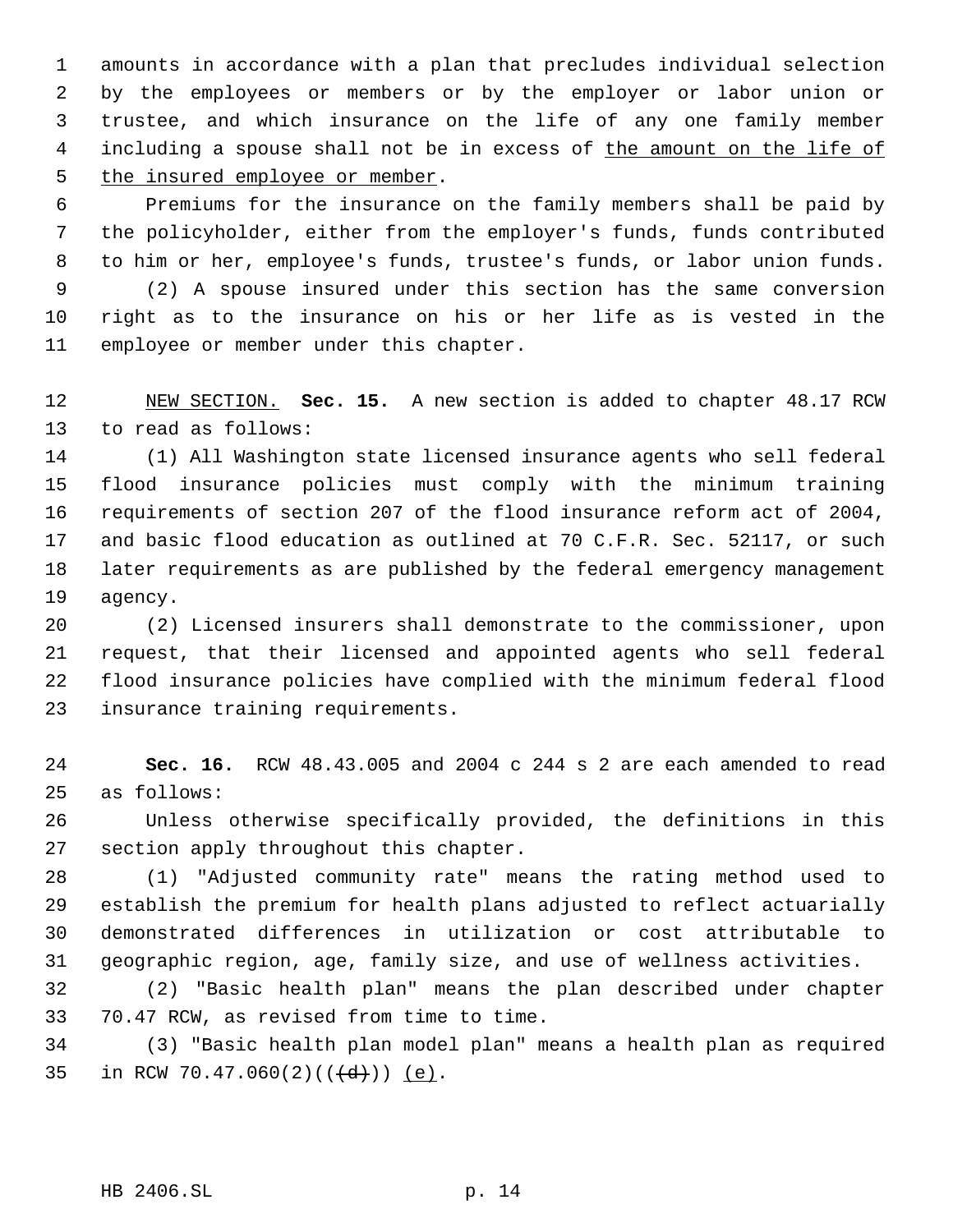(4) "Basic health plan services" means that schedule of covered health services, including the description of how those benefits are to be administered, that are required to be delivered to an enrollee under the basic health plan, as revised from time to time.

(5) "Catastrophic health plan" means:

 (a) In the case of a contract, agreement, or policy covering a single enrollee, a health benefit plan requiring a calendar year deductible of, at a minimum, one thousand five hundred dollars and an annual out-of-pocket expense required to be paid under the plan (other than for premiums) for covered benefits of at least three thousand dollars; and

 (b) In the case of a contract, agreement, or policy covering more than one enrollee, a health benefit plan requiring a calendar year deductible of, at a minimum, three thousand dollars and an annual out- of-pocket expense required to be paid under the plan (other than for premiums) for covered benefits of at least five thousand five hundred dollars; or

 (c) Any health benefit plan that provides benefits for hospital inpatient and outpatient services, professional and prescription drugs provided in conjunction with such hospital inpatient and outpatient services, and excludes or substantially limits outpatient physician services and those services usually provided in an office setting.

 (6) "Certification" means a determination by a review organization that an admission, extension of stay, or other health care service or procedure has been reviewed and, based on the information provided, meets the clinical requirements for medical necessity, appropriateness, level of care, or effectiveness under the auspices of the applicable health benefit plan.

 (7) "Concurrent review" means utilization review conducted during a patient's hospital stay or course of treatment.

 (8) "Covered person" or "enrollee" means a person covered by a health plan including an enrollee, subscriber, policyholder, beneficiary of a group plan, or individual covered by any other health plan.

 (9) "Dependent" means, at a minimum, the enrollee's legal spouse and unmarried dependent children who qualify for coverage under the enrollee's health benefit plan.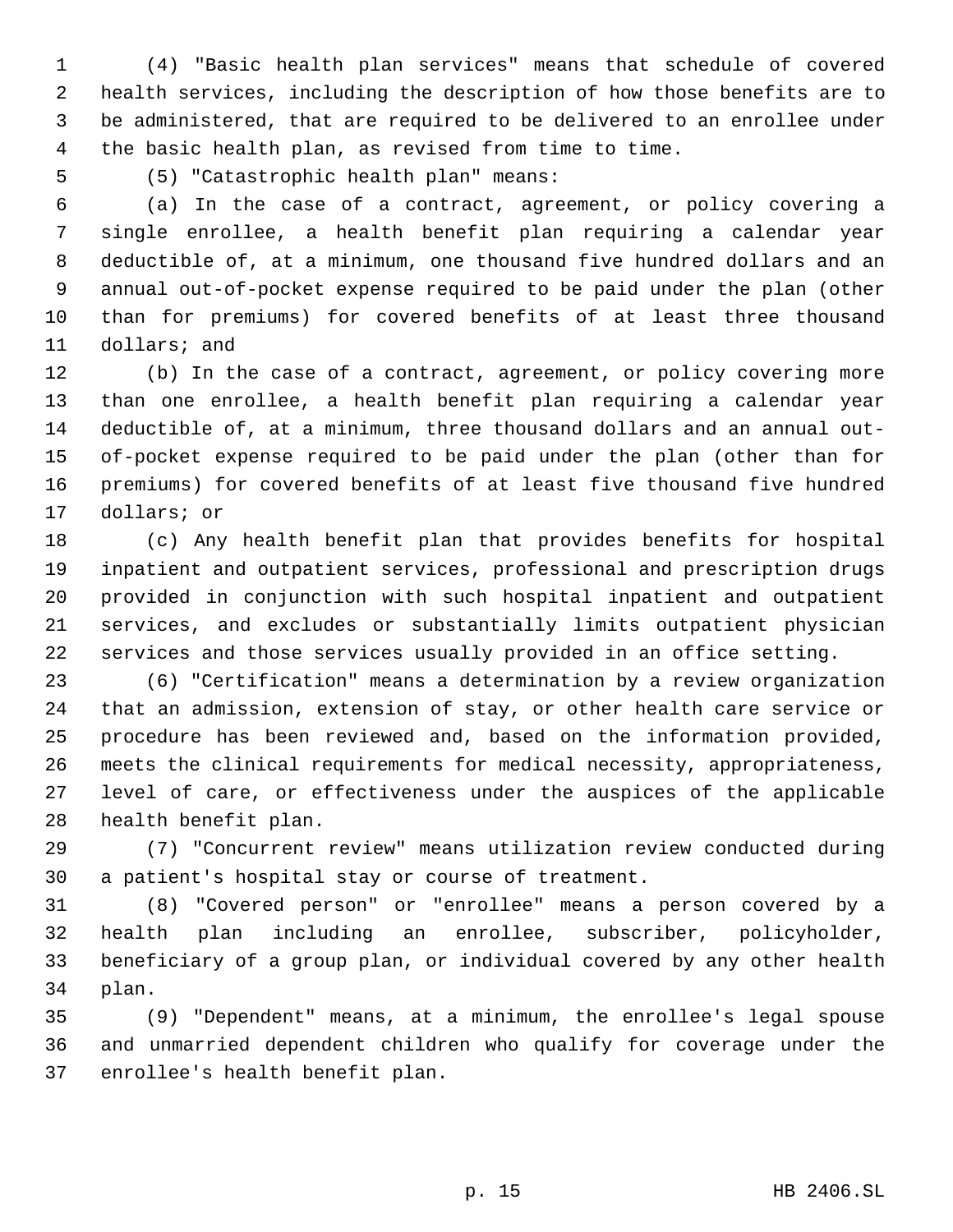(10) "Eligible employee" means an employee who works on a full-time basis with a normal work week of thirty or more hours. The term includes a self-employed individual, including a sole proprietor, a partner of a partnership, and may include an independent contractor, if the self-employed individual, sole proprietor, partner, or independent contractor is included as an employee under a health benefit plan of a small employer, but does not work less than thirty hours per week and derives at least seventy-five percent of his or her income from a trade or business through which he or she has attempted to earn taxable income and for which he or she has filed the appropriate internal revenue service form. Persons covered under a health benefit plan pursuant to the consolidated omnibus budget reconciliation act of 1986 shall not be considered eligible employees for purposes of minimum participation requirements of chapter 265, Laws of 1995.

 (11) "Emergency medical condition" means the emergent and acute onset of a symptom or symptoms, including severe pain, that would lead a prudent layperson acting reasonably to believe that a health condition exists that requires immediate medical attention, if failure to provide medical attention would result in serious impairment to bodily functions or serious dysfunction of a bodily organ or part, or would place the person's health in serious jeopardy.

 (12) "Emergency services" means otherwise covered health care services medically necessary to evaluate and treat an emergency medical condition, provided in a hospital emergency department.

 (13) "Enrollee point-of-service cost-sharing" means amounts paid to health carriers directly providing services, health care providers, or health care facilities by enrollees and may include copayments, coinsurance, or deductibles.

 (14) "Grievance" means a written complaint submitted by or on behalf of a covered person regarding: (a) Denial of payment for medical services or nonprovision of medical services included in the covered person's health benefit plan, or (b) service delivery issues other than denial of payment for medical services or nonprovision of medical services, including dissatisfaction with medical care, waiting time for medical services, provider or staff attitude or demeanor, or dissatisfaction with service provided by the health carrier.

 (15) "Health care facility" or "facility" means hospices licensed under chapter 70.127 RCW, hospitals licensed under chapter 70.41 RCW,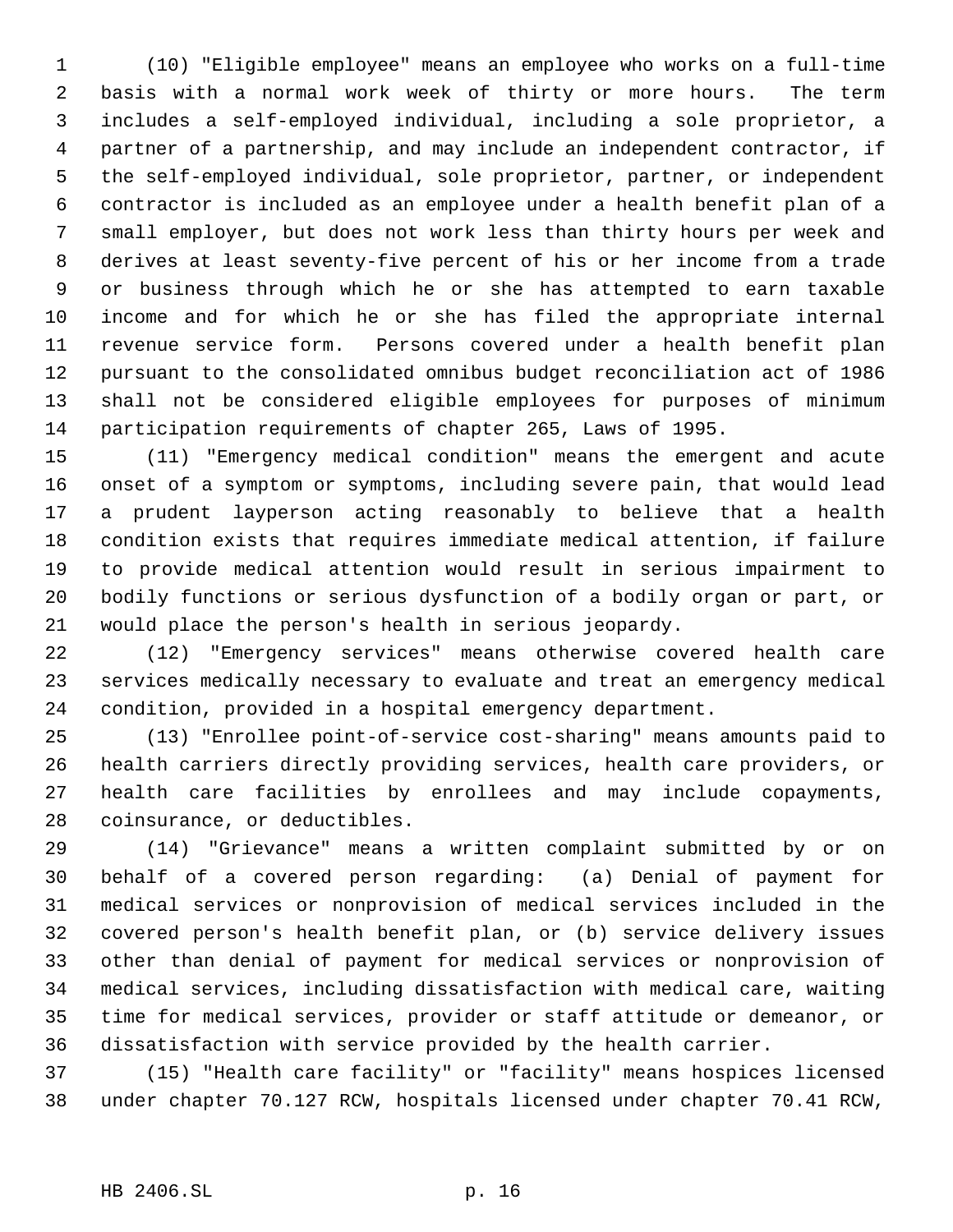rural health care facilities as defined in RCW 70.175.020, psychiatric hospitals licensed under chapter 71.12 RCW, nursing homes licensed under chapter 18.51 RCW, community mental health centers licensed under chapter 71.05 or 71.24 RCW, kidney disease treatment centers licensed under chapter 70.41 RCW, ambulatory diagnostic, treatment, or surgical facilities licensed under chapter 70.41 RCW, drug and alcohol treatment facilities licensed under chapter 70.96A RCW, and home health agencies licensed under chapter 70.127 RCW, and includes such facilities if owned and operated by a political subdivision or instrumentality of the state and such other facilities as required by federal law and implementing regulations.

(16) "Health care provider" or "provider" means:

 (a) A person regulated under Title 18 or chapter 70.127 RCW, to practice health or health-related services or otherwise practicing health care services in this state consistent with state law; or

 (b) An employee or agent of a person described in (a) of this subsection, acting in the course and scope of his or her employment.

 (17) "Health care service" means that service offered or provided by health care facilities and health care providers relating to the prevention, cure, or treatment of illness, injury, or disease.

 (18) "Health carrier" or "carrier" means a disability insurer regulated under chapter 48.20 or 48.21 RCW, a health care service contractor as defined in RCW 48.44.010, or a health maintenance organization as defined in RCW 48.46.020.

 (19) "Health plan" or "health benefit plan" means any policy, contract, or agreement offered by a health carrier to provide, arrange, reimburse, or pay for health care services except the following:

(a) Long-term care insurance governed by chapter 48.84 RCW;

 (b) Medicare supplemental health insurance governed by chapter 48.66 RCW;

 (c) Coverage supplemental to the coverage provided under chapter 55, Title 10, United States Code;

 (d) Limited health care services offered by limited health care service contractors in accordance with RCW 48.44.035;

- 
- 35  $((\overline{d}))(e)$  Disability income;

36  $((\text{+e})^*)$  (f) Coverage incidental to a property/casualty liability insurance policy such as automobile personal injury protection coverage and homeowner guest medical;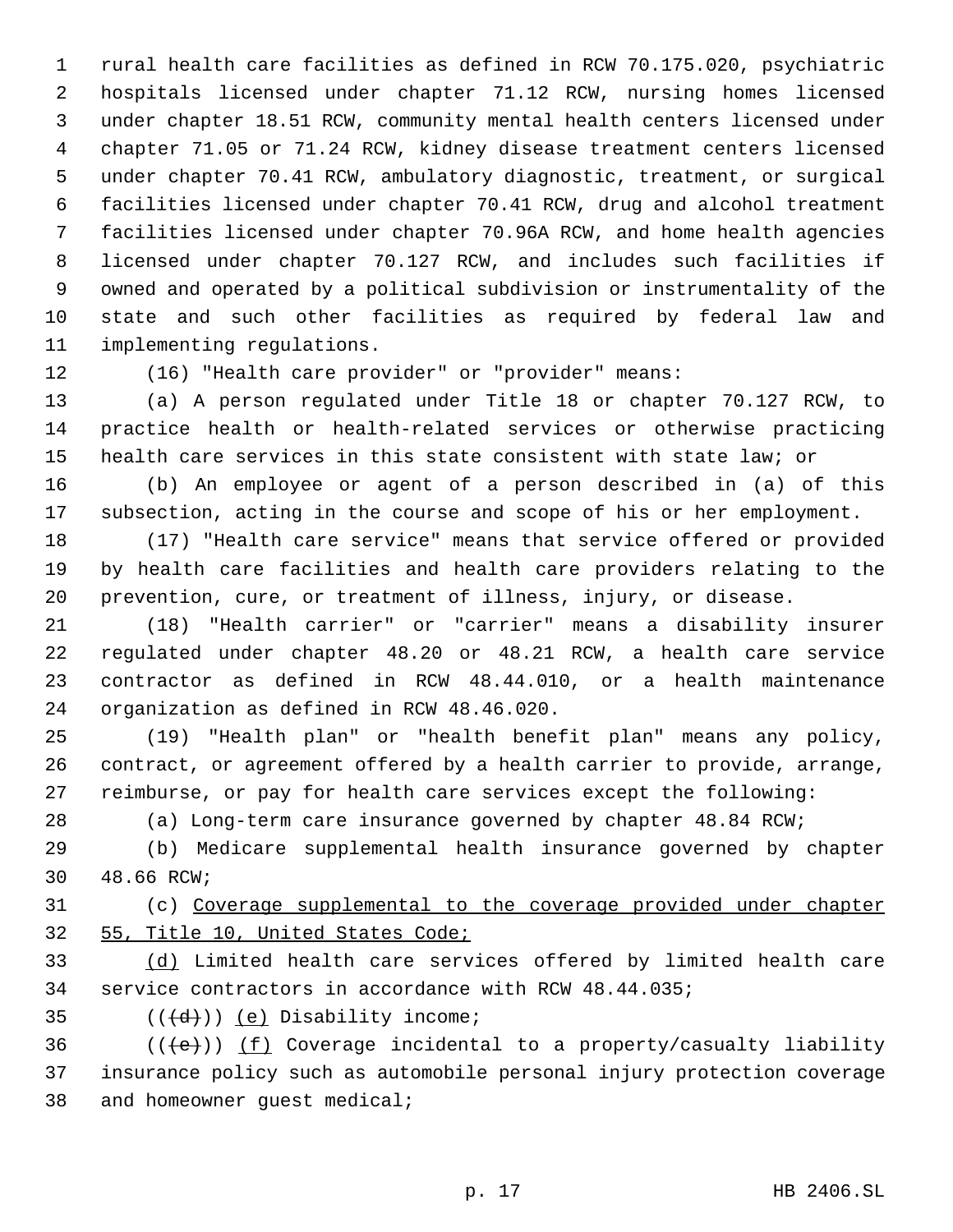1 (((f)) (g) Workers' compensation coverage;

2 (((g))) (h) Accident only coverage;

 (( $\frac{h}{h}$ )) <u>(i)</u> Specified disease and hospital confinement indemnity when marketed solely as a supplement to a health plan;

5  $((\overleftrightarrow{t}))$  (j) Employer-sponsored self-funded health plans;

6  $((\n\digamma)(\n\digamma)(k)$  Dental only and vision only coverage; and

7 ( $(\{k\})$ )  $(1)$  Plans deemed by the insurance commissioner to have a short-term limited purpose or duration, or to be a student-only plan that is guaranteed renewable while the covered person is enrolled as a regular full-time undergraduate or graduate student at an accredited higher education institution, after a written request for such classification by the carrier and subsequent written approval by the insurance commissioner.

 (20) "Material modification" means a change in the actuarial value of the health plan as modified of more than five percent but less than fifteen percent.

 (21) "Preexisting condition" means any medical condition, illness, or injury that existed any time prior to the effective date of coverage.

 (22) "Premium" means all sums charged, received, or deposited by a health carrier as consideration for a health plan or the continuance of a health plan. Any assessment or any "membership," "policy," "contract," "service," or similar fee or charge made by a health carrier in consideration for a health plan is deemed part of the premium. "Premium" shall not include amounts paid as enrollee point-of-service cost-sharing.

 (23) "Review organization" means a disability insurer regulated under chapter 48.20 or 48.21 RCW, health care service contractor as defined in RCW 48.44.010, or health maintenance organization as defined in RCW 48.46.020, and entities affiliated with, under contract with, or acting on behalf of a health carrier to perform a utilization review.

 (24) "Small employer" or "small group" means any person, firm, corporation, partnership, association, political subdivision, sole proprietor, or self-employed individual that is actively engaged in business that, on at least fifty percent of its working days during the preceding calendar quarter, employed at least two but no more than fifty eligible employees, with a normal work week of thirty or more hours, the majority of whom were employed within this state, and is not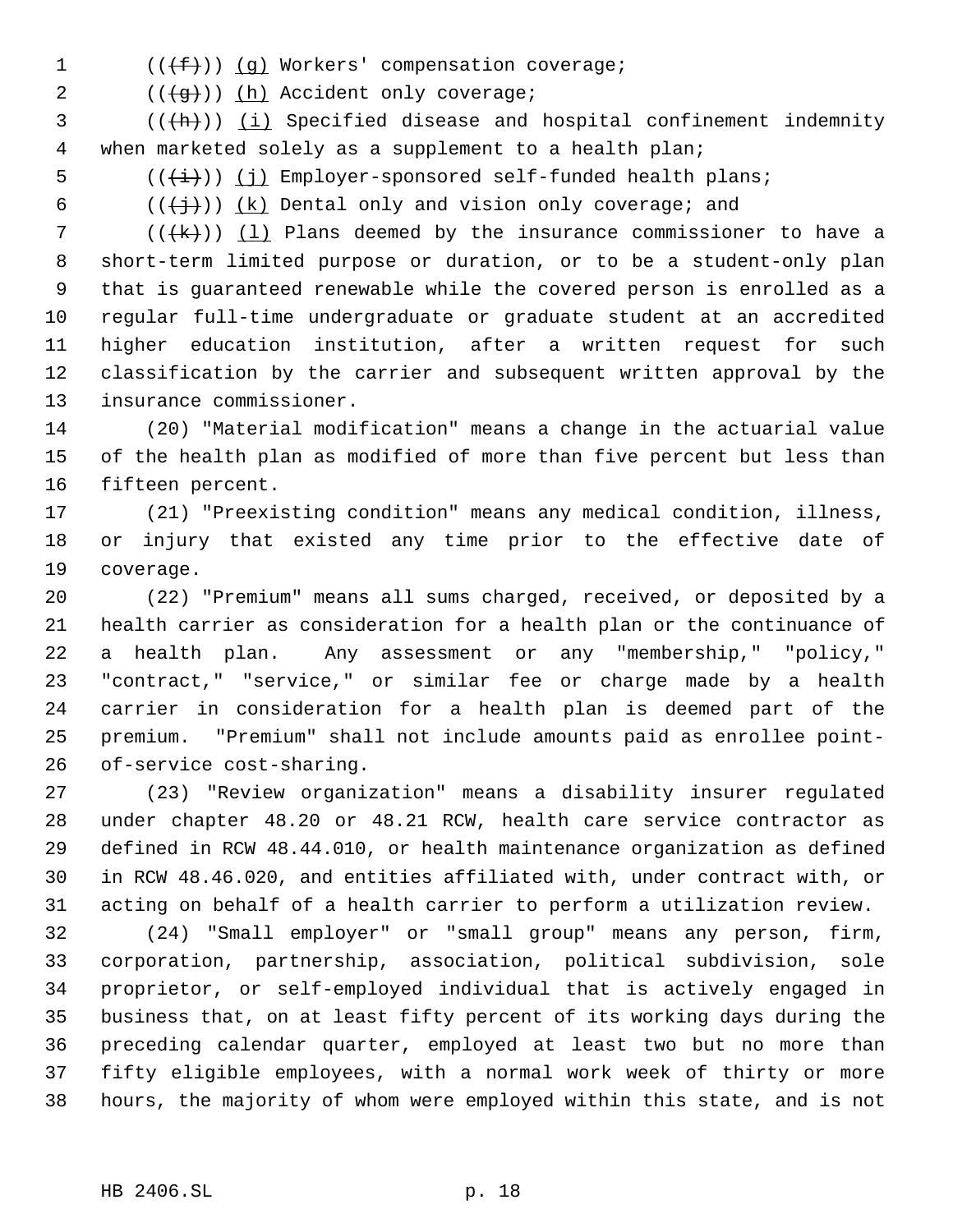formed primarily for purposes of buying health insurance and in which a bona fide employer-employee relationship exists. In determining the number of eligible employees, companies that are affiliated companies, or that are eligible to file a combined tax return for purposes of taxation by this state, shall be considered an employer. Subsequent to the issuance of a health plan to a small employer and for the purpose of determining eligibility, the size of a small employer shall be determined annually. Except as otherwise specifically provided, a small employer shall continue to be considered a small employer until the plan anniversary following the date the small employer no longer meets the requirements of this definition. A self-employed individual or sole proprietor must derive at least seventy-five percent of his or her income from a trade or business through which the individual or sole proprietor has attempted to earn taxable income and for which he or she has filed the appropriate internal revenue service form 1040, schedule C or F, for the previous taxable year except for a self- employed individual or sole proprietor in an agricultural trade or business, who must derive at least fifty-one percent of his or her income from the trade or business through which the individual or sole proprietor has attempted to earn taxable income and for which he or she has filed the appropriate internal revenue service form 1040, for the previous taxable year. A self-employed individual or sole proprietor who is covered as a group of one on the day prior to June 10, 2004, shall also be considered a "small employer" to the extent that individual or group of one is entitled to have his or her coverage renewed as provided in RCW 48.43.035(6).

 (25) "Utilization review" means the prospective, concurrent, or retrospective assessment of the necessity and appropriateness of the allocation of health care resources and services of a provider or facility, given or proposed to be given to an enrollee or group of enrollees.

 (26) "Wellness activity" means an explicit program of an activity consistent with department of health guidelines, such as, smoking cessation, injury and accident prevention, reduction of alcohol misuse, appropriate weight reduction, exercise, automobile and motorcycle safety, blood cholesterol reduction, and nutrition education for the purpose of improving enrollee health status and reducing health service costs.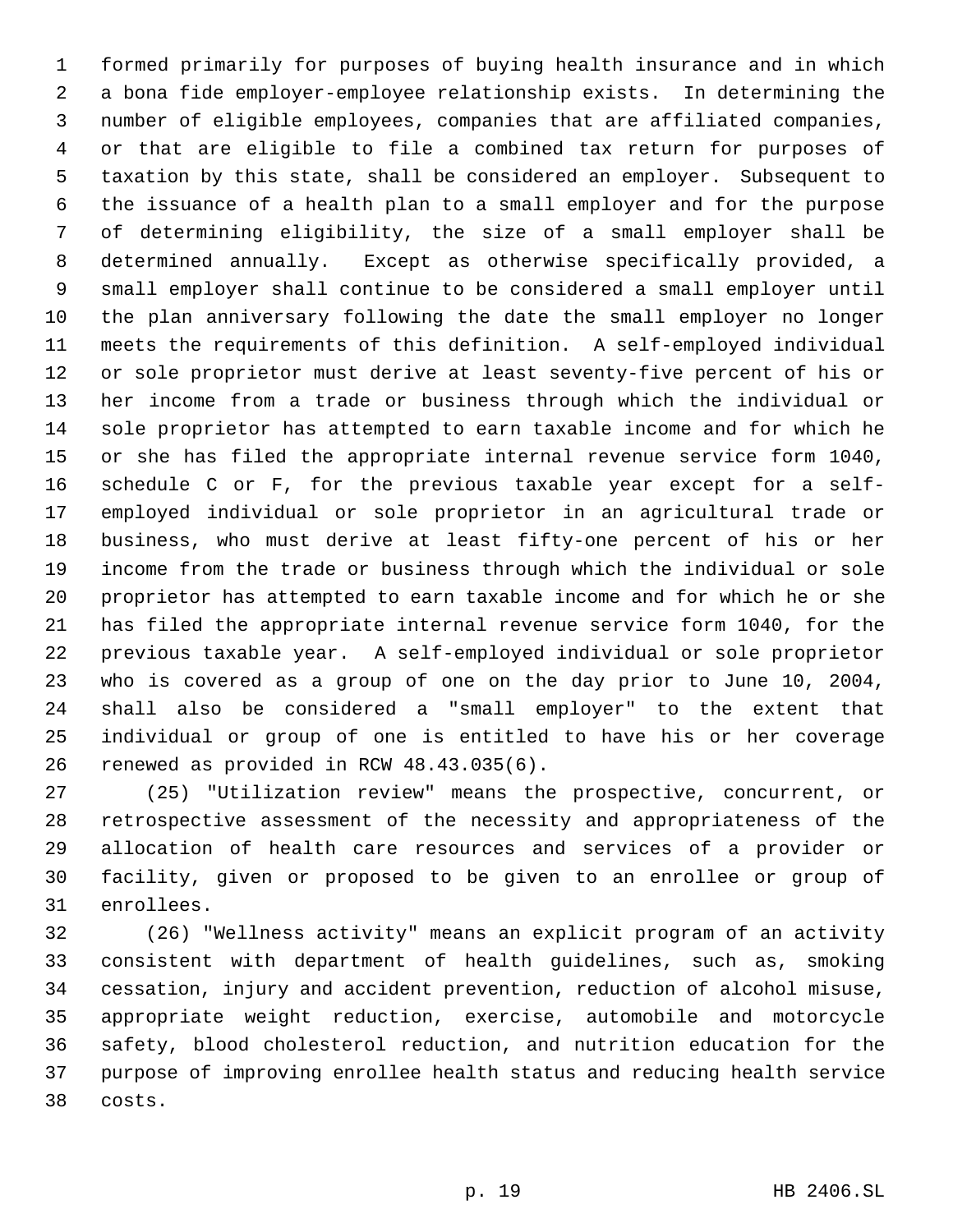**Sec. 17.** RCW 48.22.030 and 2004 c 90 s 1 are each amended to read as follows:

 (1) "Underinsured motor vehicle" means a motor vehicle with respect to the ownership, maintenance, or use of which either no bodily injury or property damage liability bond or insurance policy applies at the time of an accident, or with respect to which the sum of the limits of liability under all bodily injury or property damage liability bonds and insurance policies applicable to a covered person after an accident is less than the applicable damages which the covered person is legally entitled to recover.

 (2) No new policy or renewal of an existing policy insuring against loss resulting from liability imposed by law for bodily injury, death, or property damage, suffered by any person arising out of the ownership, maintenance, or use of a motor vehicle shall be issued with respect to any motor vehicle registered or principally garaged in this state unless coverage is provided therein or supplemental thereto for the protection of persons insured thereunder who are legally entitled to recover damages from owners or operators of underinsured motor vehicles, hit-and-run motor vehicles, and phantom vehicles because of bodily injury, death, or property damage, resulting therefrom, except while operating or occupying a motorcycle or motor-driven cycle, and except while operating or occupying a motor vehicle owned or available for the regular use by the named insured or any family member, and which is not insured under the liability coverage of the policy. The coverage required to be offered under this chapter is not applicable to general liability policies, commonly known as umbrella policies, or other policies which apply only as excess to the insurance directly applicable to the vehicle insured.

 (3) Except as to property damage, coverage required under subsection (2) of this section shall be in the same amount as the insured's third party liability coverage unless the insured rejects all or part of the coverage as provided in subsection (4) of this section. Coverage for property damage need only be issued in conjunction with coverage for bodily injury or death. Property damage coverage required under subsection (2) of this section shall mean physical damage to the insured motor vehicle unless the policy specifically provides coverage for the contents thereof or other forms of property damage.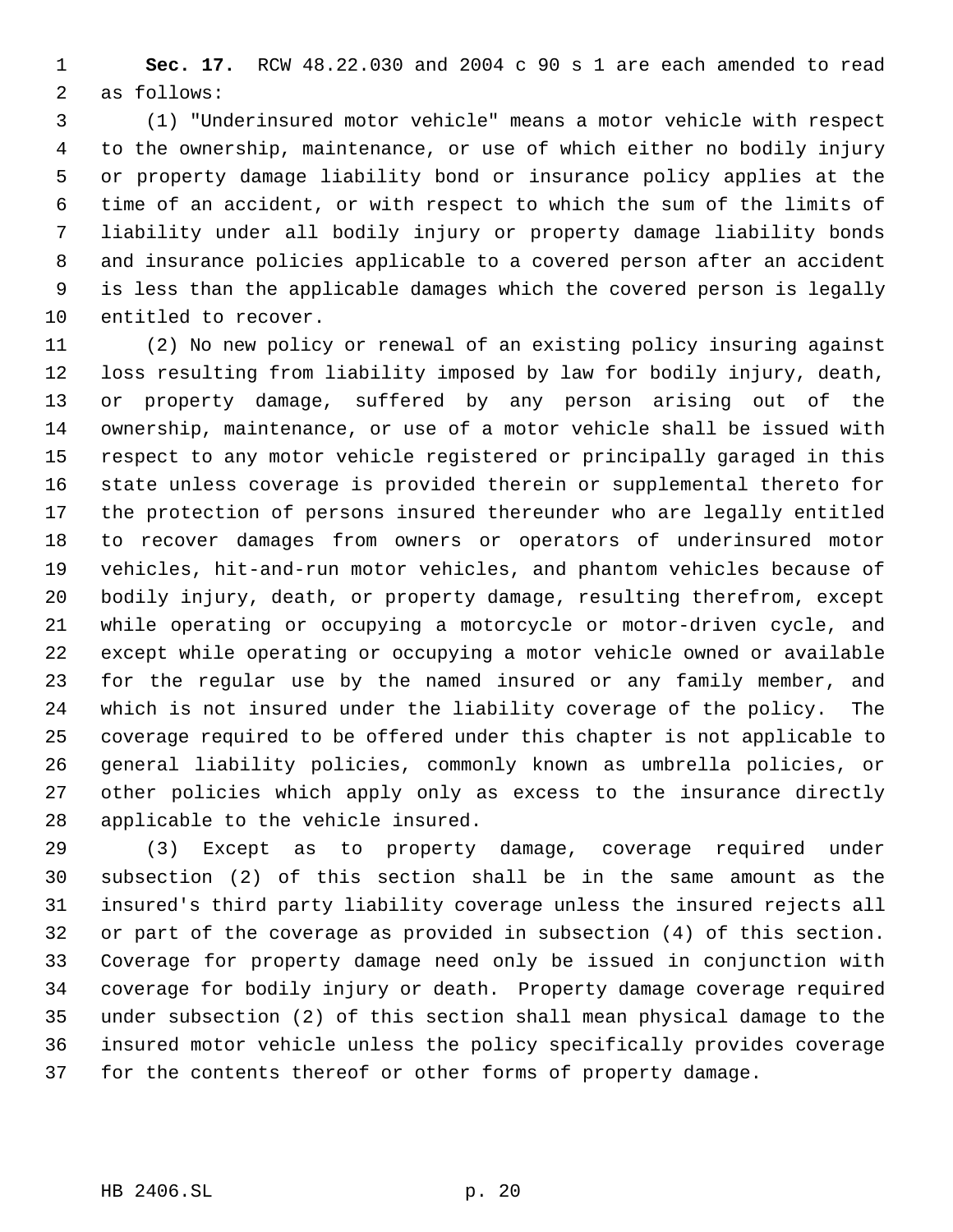(4) A named insured or spouse may reject, in writing, underinsured coverage for bodily injury or death, or property damage, and the requirements of subsections (2) and (3) of this section shall not apply. If a named insured or spouse has rejected underinsured coverage, such coverage shall not be included in any supplemental or renewal policy unless a named insured or spouse subsequently requests such coverage in writing. The requirement of a written rejection under this subsection shall apply only to the original issuance of policies issued after July 24, 1983, and not to any renewal or replacement 10 policy. When a named insured or spouse chooses a property damage coverage that is less than the insured's third party liability coverage 12 for property damage, a written rejection is not required.

 (5) The limit of liability under the policy coverage may be defined as the maximum limits of liability for all damages resulting from any one accident regardless of the number of covered persons, claims made, or vehicles or premiums shown on the policy, or premiums paid, or vehicles involved in an accident.

 (6) The policy may provide that if an injured person has other similar insurance available to him under other policies, the total limits of liability of all coverages shall not exceed the higher of the applicable limits of the respective coverages.

 (7)(a) The policy may provide for a deductible of not more than three hundred dollars for payment for property damage when the damage is caused by a hit-and-run driver or a phantom vehicle.

 (b) In all other cases of underinsured property damage coverage, the policy may provide for a deductible of not more than one hundred dollars.

 (8) For the purposes of this chapter, a "phantom vehicle" shall mean a motor vehicle which causes bodily injury, death, or property damage to an insured and has no physical contact with the insured or the vehicle which the insured is occupying at the time of the accident if:

 (a) The facts of the accident can be corroborated by competent evidence other than the testimony of the insured or any person having an underinsured motorist claim resulting from the accident; and

 (b) The accident has been reported to the appropriate law enforcement agency within seventy-two hours of the accident.